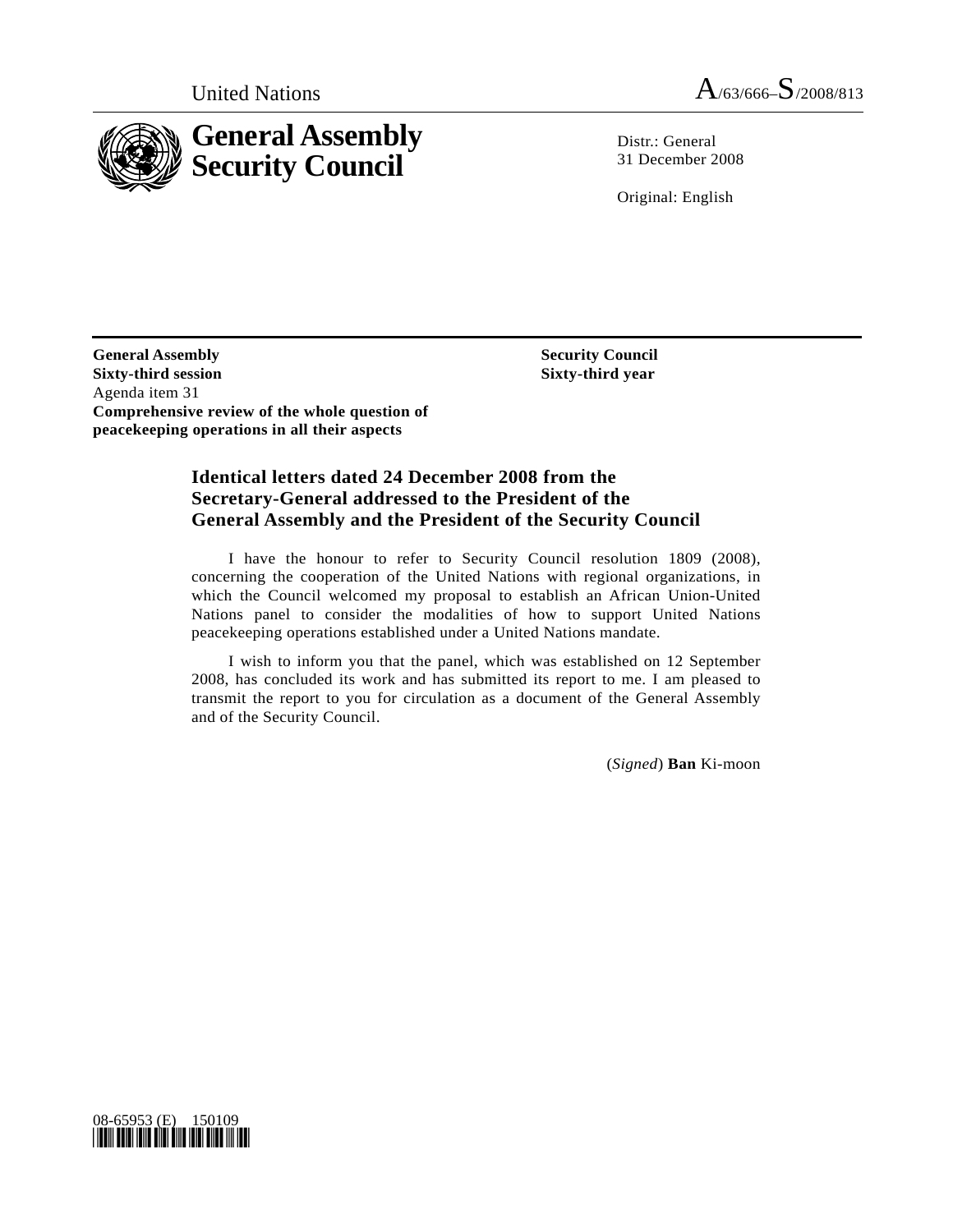## **Foreword**

1. There is still no peace in many parts of Africa. From the Horn to the Great Lakes to West Africa, conflict is endemic. New threats continue to undermine political stability, even though in the past years there has been progress both in achieving peace and economic growth.

2. The cost of conflict manifests itself in the deaths of millions. In addition, general insecurity inhibits economic development as well as creating an enormous financial burden for the international community. Associated problems of destruction of infrastructure, environmental threats, displacement, disease and injury mean that the aftermath of conflict is more damaging and long lasting than the conflict itself.

3. While this is not exclusively an African problem, it is in Africa that it is felt most acutely. It is also in Africa that the number and scale of the issues mean that they do not necessarily attract the attention that they deserve. As a result many attempts by the international community to alleviate poverty in Africa often fail to achieve their goals, a problem that is exacerbated by other issues such as a lack of good governance, corruption, patronage, poor education, and inadequate health and social services, which perpetuate a vicious circle of poverty and violence.

4. While military capability may be part of any potential solution, peace on the African continent cannot be achieved through the deployment of military forces alone. We need to look for long-term strategies at the continental, national and, above all, local levels that support the efforts of political leaders to develop effective governance and the capacities to produce the stability that is essential. Only then can they meet the aspirations of the people and break out of the cycle of violence.

5. The international community in general, and African Member States in particular, should not wait for events to unfold before acting. Deploying a peacekeeping mission may be a response, but effective conflict prevention that obviates the need for that deployment is a much better option. However, the latter needs to be backed by a credible capability to deploy or there is a risk of raising expectations that cannot be met. Hence the need for Africa to develop the capacity for a comprehensive approach that contains the ability to respond.

6. United Nations peacekeeping has undergone an exponential increase since the early 1990s. It has had its successes and its failures but few would argue that it has not made a positive difference. At the same time, the African Union has recognized the need to develop its own capacity to respond to crises on the continent. There is a significant synergy to be achieved in drawing on the respective capacities of both organizations and exercising the comparative advantage that each can offer. However, this requires that the strategic relationship be clearly defined within the overall context of the Security Council's primary responsibility for the maintenance of international peace and security. It also requires the resources needed to implement the range of conflict prevention and conflict resolution activities envisaged within the African Peace and Security Architecture. The Security Council adopted resolution 1809 (2008), in which the Council "recognized the need to enhance the predictability, sustainability and flexibility of financing regional organizations when they undertake peacekeeping under a United Nations mandate". Indeed, the full deployment of African Union missions has been often limited by a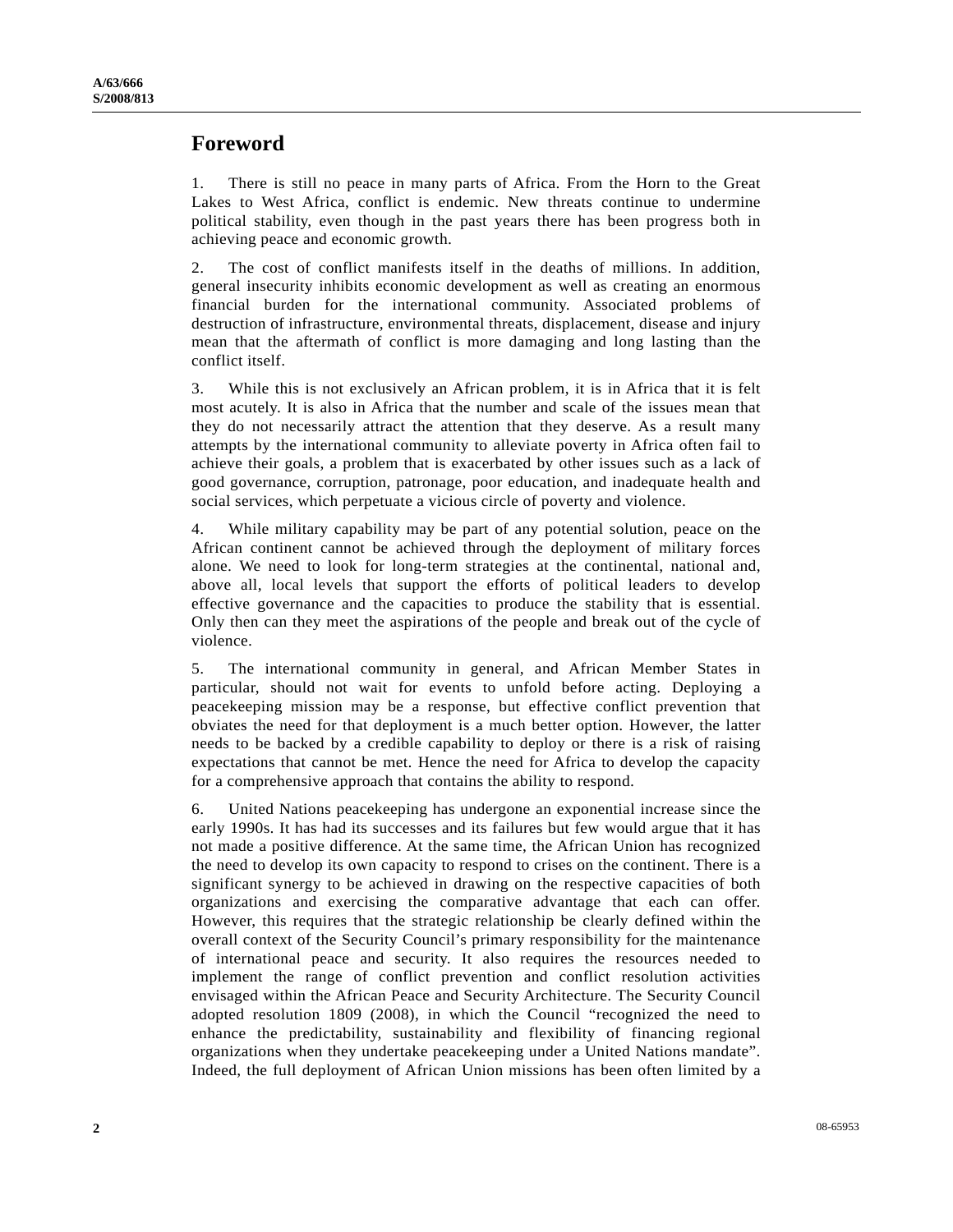lack of equipment, inadequate transport capacities, and other operational weaknesses.

7. The consequences of unpredictable support have been all too evident both in African Union missions and those mounted by subregions. Contributions from donors have played a crucially positive role, but they have often fallen short of what was needed. To that end, the Secretary-General, after close consultation with the African Union, asked me to chair a panel whose members were Ms. Monica Juma (Kenya), Mr. James Dobbins (United States of America), Mr. Jean-Pierre Halbwachs (Mauritius), Mr. Toshiyuki Niwa (Japan) and Mr. Behrooz Sadry (Islamic Republic of Iran).

8. The content of the report reflects our consensus, which has been reached after intense debate within the panel and after a variety of consultations with the United Nations offices involved in peace operations and meetings with African Union institutions and African Union member States, members of the United Nations, the United Nations Secretariat, the European Union, and existing and potential donors.

9. The report of the panel explores how the United Nations and the African Union can enhance the predictability, sustainability and flexibility of financing of United Nations-mandated peace operations undertaken by the African Union, with a particular focus on the expeditious and effective deployment of well-equipped troops and effective mission-support arrangements.

10. The panel recommends the establishment of a multi-donor trust fund for the purposes of supporting African Union peacekeeping capacity which should be premised on African ownership. The objective in creating this fund is both to consolidate the various current sources of support for the African Union and to secure additional resources from current and new donors building on the current European Union-funded African Peace Facility. Among its main purposes would be to build capacity within the African Union to conduct the range of activities associated with early warning, conflict prevention, conflict resolution and postconflict reconstruction.

11. In addition, the panel recommends the use of United Nations-assessed funding to support United Nations-authorized African Union peacekeeping operations for a period of no longer than six months. To qualify for such support, the panel believes that the following two conditions should be met: (a) a case-by-case approval by the Security Council and General Assembly; and (b) an agreement between the African Union and the United Nations that the mission would transition to United Nations management within six months.

12. Although the panel is aware that these two recommendations will not completely address the problems of peace in Africa, I believe that they constitute a significant progress in a longer process which is aimed to profit from the comparative advantages of the African Union.

> (*Signed*) Romano **Prodi**  Chairman of the African Union-United Nations panel on modalities for support to African Union operations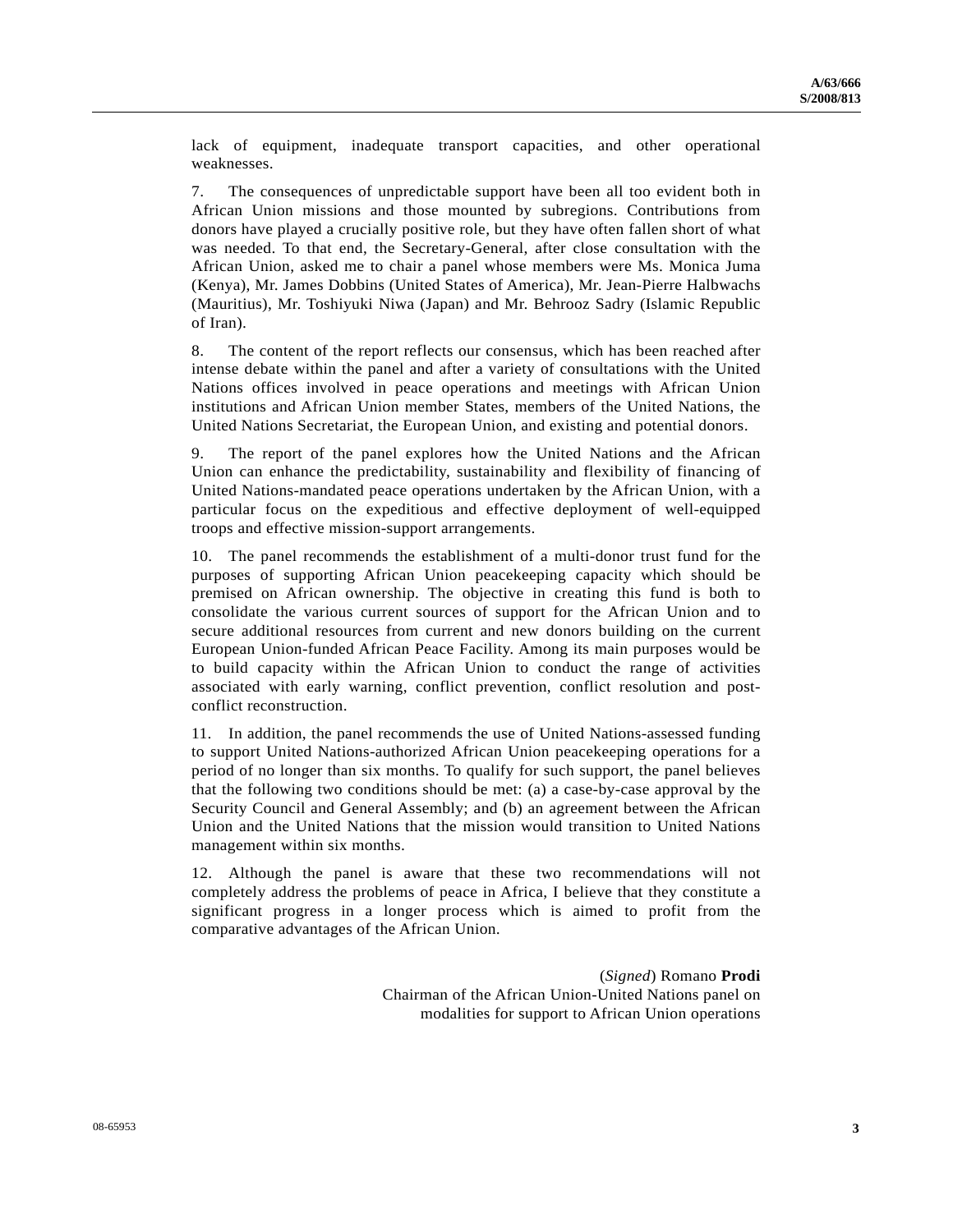# **Report of the African Union-United Nations panel on modalities for support to African Union peacekeeping operations**

### *Summary*

 In its resolution 1809 (2008), the Security Council welcomed the Secretary-General's proposal to establish an African Union-United Nations panel to consider in-depth the modalities of how to support peacekeeping operations, in particular start-up funding, equipment, logistics, and to consider in-depth lessons from past and current African Union peacekeeping efforts.

 The present report provides a broad review of the main issues discussed with a wide range of interlocutors on the increasing engagement of the African Union in conflict prevention, peacekeeping and post-conflict reconstruction. These issues included peace and stability in Africa; lessons learned from African peacekeeping; United Nations/African Union strategic relations; African institutional capacity; development of the African Standby Force; resources and logistic requirements; financing for peacekeeping and long-term capacity-building, as well as coordination of support.

 In addition to addressing the strategic relationship between the United Nations and the African Union, the panel makes a number of recommendations to strengthen the mutual relationship and develop a more effective partnership when addressing issues on the joint agendas.

 Concerning the enhancement of the predictability, sustainability and flexibility of financing of United Nations-mandated peace operations undertaken by the African Union, the panel recommends the establishment of two new financial mechanisms. The first is based on United Nations-assessed funding and designed to support specific peacekeeping operations. This should be on a case-by-case basis to support United Nations Security Council-authorized African Union peacekeeping operations for a period up to six months. Initially, at least, this support should be provided mainly in kind. The second, a voluntary funded multi-donor trust fund, should focus on comprehensive capacity-building for conflict prevention and resolution as well as institution-building, and should be designed to attract new as well as existing donors, while fostering African ownership.

 The panel recommends that the African Union considers developing its logistics capacity and explores innovative options including commercial multifunction contracts.

 Finally, the panel recommends the establishment of a joint United Nations/ African Union team to examine the detailed modalities to implement the abovementioned recommendations.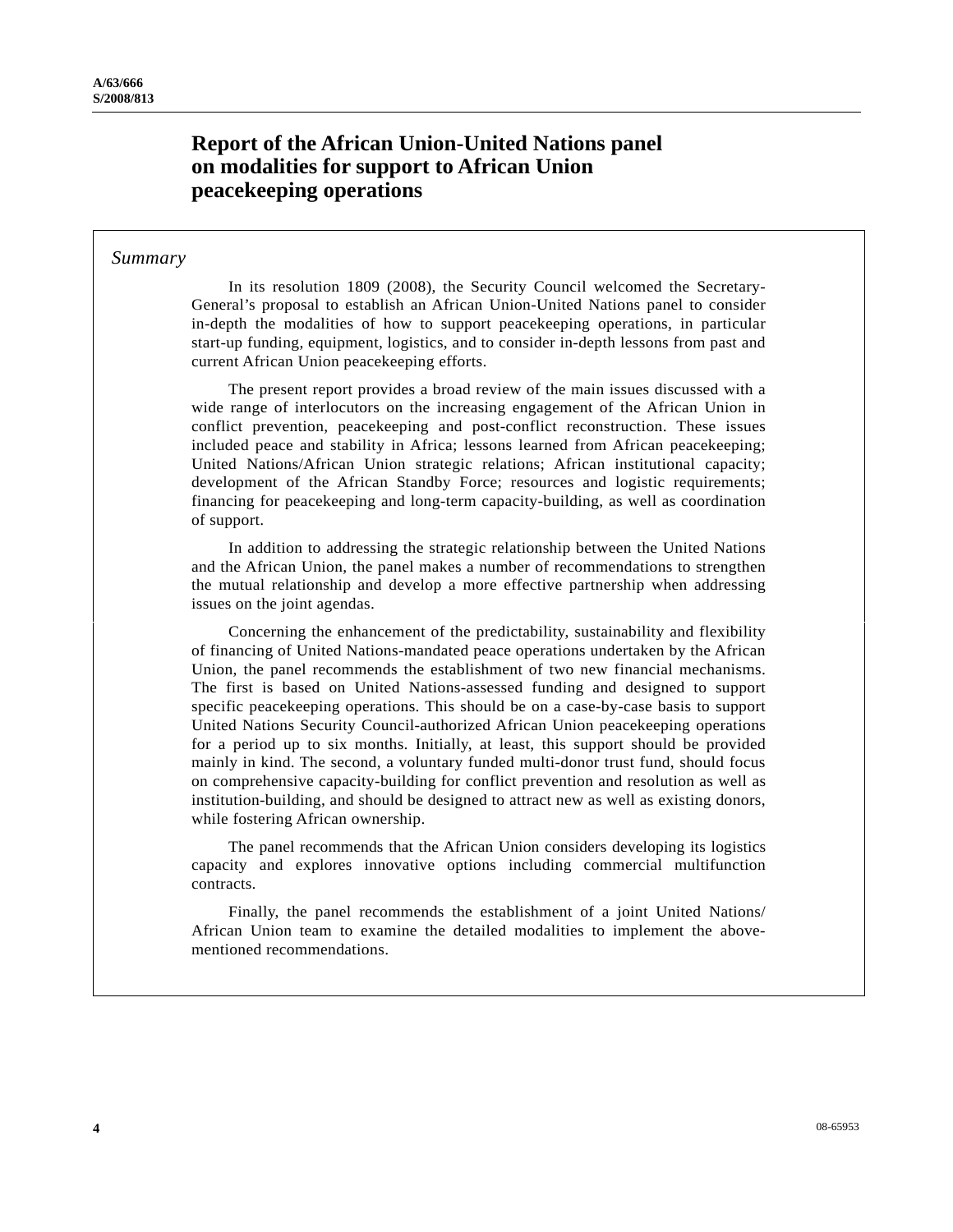## **I. Introduction**

1. At its high-level meeting held on 16 April 2008, the Security Council adopted resolution 1809 (2008), recognizing "the need to enhance the predictability, sustainability and flexibility of financing regional organizations when they undertake peacekeeping under a United Nations mandate". This led to the establishment of a panel, whose members are listed in annex I to the present report, and whose mandate was "to consider in-depth the modalities of how to support peacekeeping operations, in particular start-up funding, equipment and logistics, and to consider in-depth lessons from past and current African Union peacekeeping efforts" (Security Council resolution 1809 (2008)).

2. The terms of reference of the panel, contained in annex II to the present report, state that the objective is to make "concrete recommendations on how the United Nations and the African Union could explore the possibility of enhancing the predictability, sustainability and flexibility of financing of United Nations-mandated peace operations undertaken by the African Union, with a focus on the expeditious and effective deployment of well-equipped troops and effective mission support arrangements". Therefore the panel's priority was to examine the difficulties created by the lack of assured funding and to give advice as to how they might be addressed to support the development of long-term peacekeeping capacity.

3. While the terms of reference were framed in technical terms, the panel's task is inherently political in that it encompasses the nature and structure of partnerships between the United Nations and the African Union, and regional organizations. The report of the Secretary-General on the relationship between the United Nations and regional organizations, in particular the African Union, in the maintenance of international peace and security (S/2008/186) highlighted the need for the Security Council to define the "role of regional organizations in maintaining international peace and security" and to clarify "the nature of the partnership" with emphasis on how to develop mechanisms to promote common understanding and effective coordination across the range of conflict prevention and conflict resolution activities. We stress the necessity for the African Union member States to develop a coherent response to crises on the continent and the implications of their operating under a Security Council mandate.

4. The panel consulted as widely as possible with the United Nations, the African Union, the regional economic communities, the European Union and Member States, within the limited time available. The report will present a broad analysis of the main issues that came out from the various discussions and examine possible ways of enhancing long-term capacity, including sustainable mechanisms for funding for consideration by the United Nations, the African Union and other bodies, as appropriate. As such the present report should be seen as a step in a longer process that will require further consultation and work for the development of its recommendations to improve the funding of African Union peacekeeping operations.

5. The panel's recommendations have been guided by the need to build up the African Union's capacity for peacekeeping, consistent with the objectives of Chapter VIII of the United Nations Charter and the Constitutive Act of the African Union, both of which emphasize the need to promote peace, security, and stability on the continent. In examining the needs, it is impossible to divorce the requirement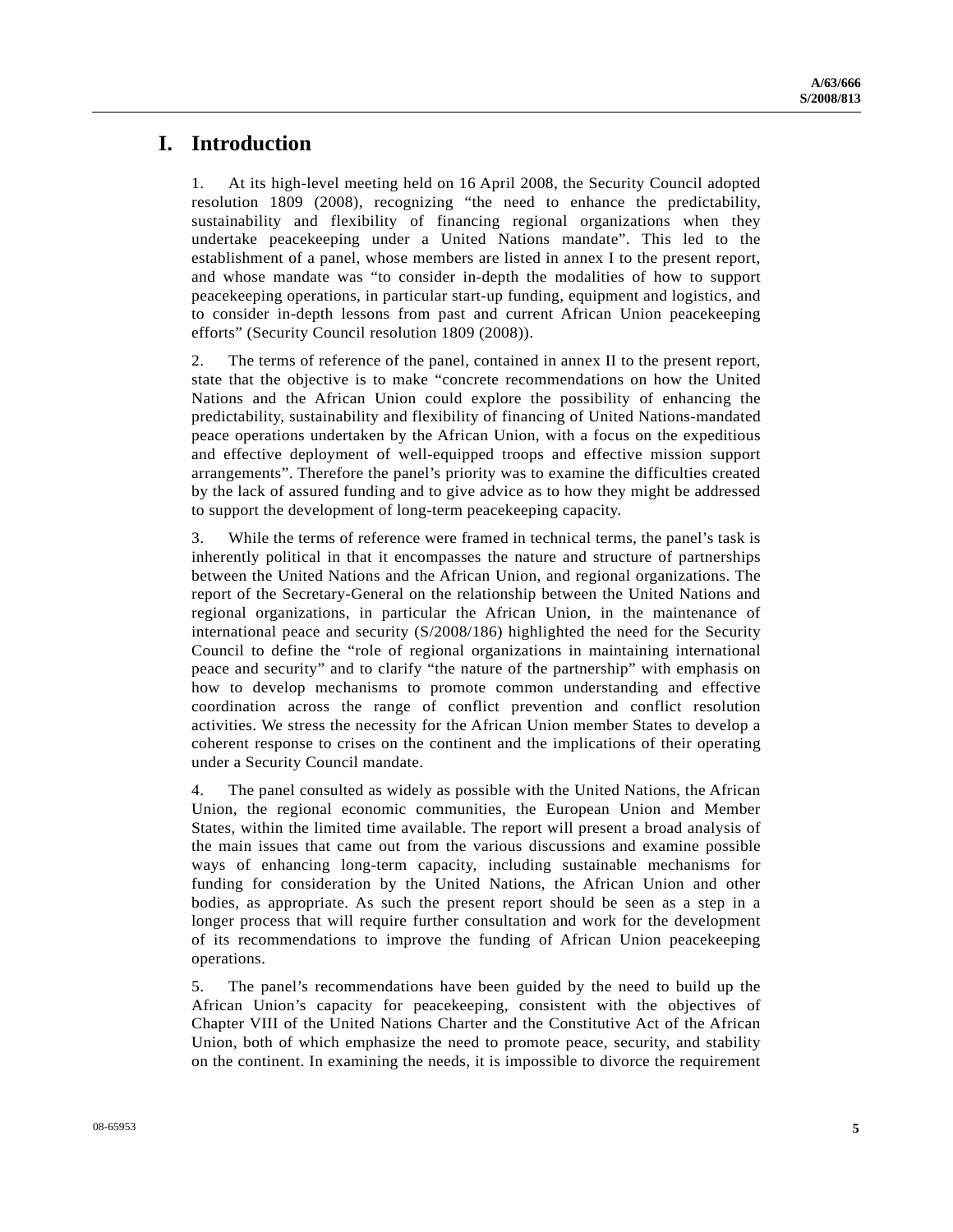for improved support for African Union peacekeeping capacity from the context of collective security and the broader underlying political and strategic issues.

6. In this context, specific emphasis was placed upon:

 (a) Recognition of the primacy of the United Nations Security Council in the maintenance of peace and security;

 (b) The need to enhance the strategic relationship between the United Nations and the African Union, specifically between the United Nations Security Council and the African Union Peace and Security Council, and the United Nations Secretariat and the African Union Commission, as the basis for a more effective partnership when addressing issues of mutual interest;

 (c) The African Union's objective of developing a comprehensive peace and security policy;

 (d) The necessity to provide resources for peacekeeping in a sustainable, predictable manner without undermining the value of flexibility associated with the ability of regional organizations to respond quickly to a crisis;

 (e) The need for the African Union to develop the institutional capacities that will enable it to implement that policy, in particular the need for integral capacities to plan, manage and support both conflict prevention and peacekeeping activities;

 (f) The need to identify mechanisms for financial and logistic support that focus on the requirements of the African Union at the continental level, while acknowledging the implications at the subregional and national levels as the building blocks of African peacekeeping capacity;

 (g) The importance of close coordination between all international partners supporting African Union capacity-building;

 (h) The need for capacity-building initiatives to be supported by effective and appropriately funded training programmes.

7. Notwithstanding the requirement to propose possible technical solutions to this problem, it was clear that the issue at hand was more political than technical. Financing options are not difficult to identify and are generally well known, particularly in the case of mounting regional peacekeeping missions in Africa. The challenge lies in the question that when the Security Council authorizes a peacekeeping mission to be undertaken by the African Union, whether or not it should be funded from United Nations-assessed contributions. The constraint imposed by this divergence led the panel to focus on options that are possible within the existing financing framework, or adaptations of it; more far reaching and revolutionary alternatives would require a fundamental change of approach from all stakeholders, including the reform of the main structures of multilateral politics.

8. It is also important to acknowledge the impact of other ongoing events that will influence the ability of the international community to generate the funding that is needed both to support the deployment of African Union peacekeeping missions and long-term capacity-building. The United Nations peacekeeping budget has risen from \$1.5 billion in 1999-2000 to \$7.1 billion for 2008-2009. The international community remains committed in Iraq and Afghanistan. Demands for support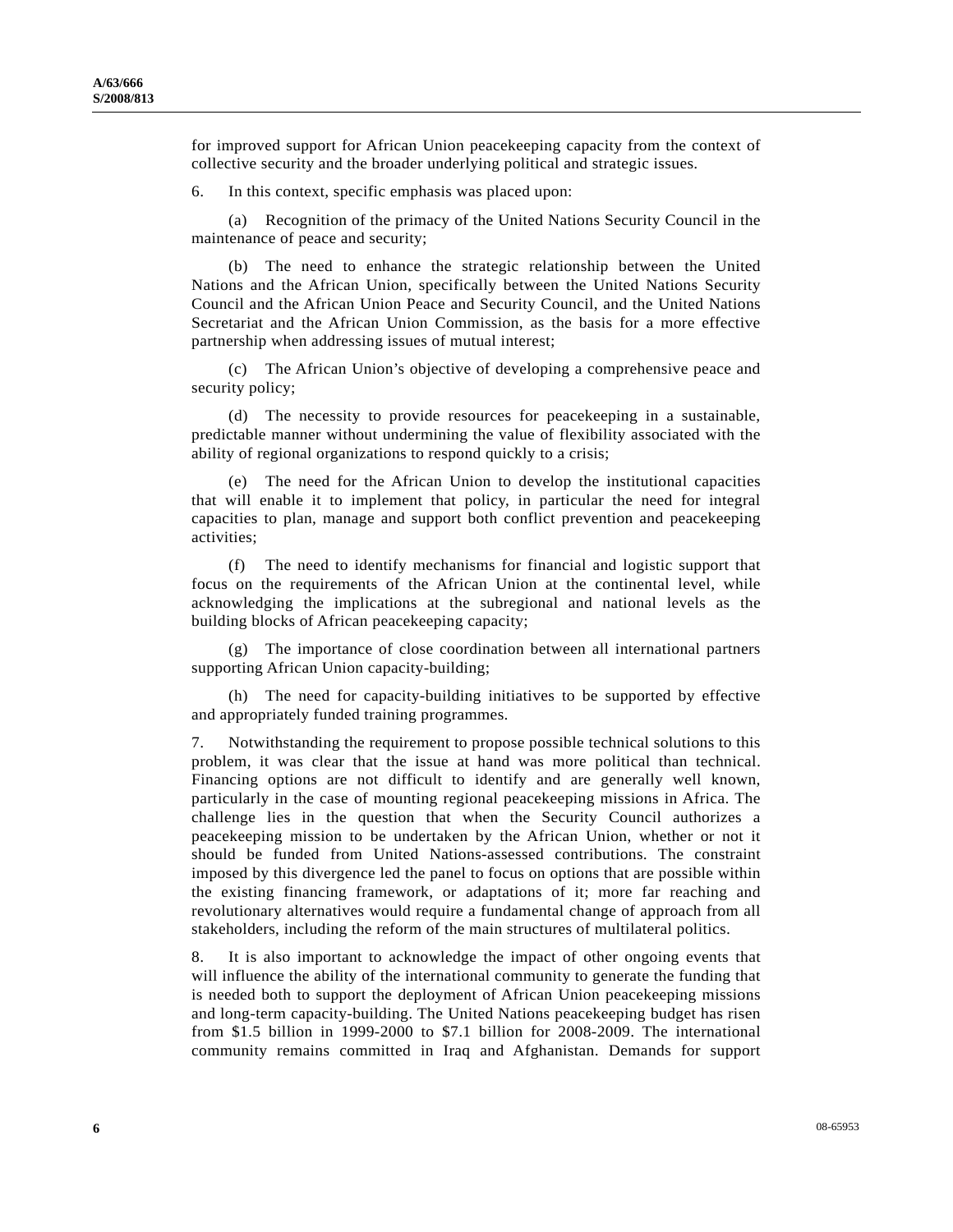continue unabated. In addition, there is considerable uncertainty generated by the current global financial crisis.

9. The panel notes that much good work has been undertaken by the African Union and its partners, including the United Nations, to ensure support for African Union peace operations and the development of long-term capacity. The panel also notes, however, that much of this work has tended to be ad hoc and driven by either a need to respond to a specific crisis, often beyond the capacity of the African Union, or by other interests. While such support may provide a solution to shortterm requirements it does little to build the long-term capacity of the African Union.

### **II. Maintenance of peace and security: the global challenge**

10. The complexity of modern peacekeeping means that no single organization is capable of tackling the challenge on its own. More than ever, security threats require a collective approach premised on a range of partnerships which should seek to establish coordination both at the strategic and programmatic levels. They should also take maximum advantage of the strengths that respective organizations, especially regional organizations, can contribute.

11. There is a need to reaffirm the collective responsibility for global peace and security in order to reflect the changes that have taken place in recent years. Peacekeeping operations initiated by the African Union and African subregional organizations have proved useful precursors to larger United Nations-led efforts leading to lasting peace for the countries concerned, Sierra Leone and Burundi being good examples. However, there is a growing anomalous and undesirable trend in which organizations lacking the necessary capabilities have been left to bear the brunt in terms of providing the international community's initial response, while others more capable have not engaged. This inversion of responsibility is generating a trend of benign neglect in which interests rather than capabilities prevail.

12. In examining the past operations, it is clear that the African Union faces particular challenges. Recent and ongoing conflicts in Africa such as those in Somalia, the Darfur regions of the Sudan, the Democratic Republic of the Congo and in West Africa illustrate the challenge. The complexity, in terms of the range of responses from mediation to intervention, creates demands that are out of all proportion to the availability of resources to address them. In that respect, any recommendations made to address this dilemma should focus on meeting the needs of the African Union and should not necessarily set a precedent for other regions.

13. Weaker organizations have been drawn into complex and volatile missions without the necessary capacities to succeed, or have been so constrained that their objectives have been impossible to achieve fully. The recent examples of Darfur and Somalia clearly demonstrate this point: they are two of the most challenging of all operations with the least well-supported deployments. Further evidence of this problem lies in the pressure experienced by the African Union to deploy in both cases. While the lack of resources put the operations at serious risk of failure, the dependency on external support for deployment and sustainment put the African Union in the position of having the potential responsibility for missions over which it has little institutional or managerial capacity or control. The accomplishments of these missions is a testament to the willingness of the African Union to respond to difficult challenges, but it has not been without some cost, as evidenced by recent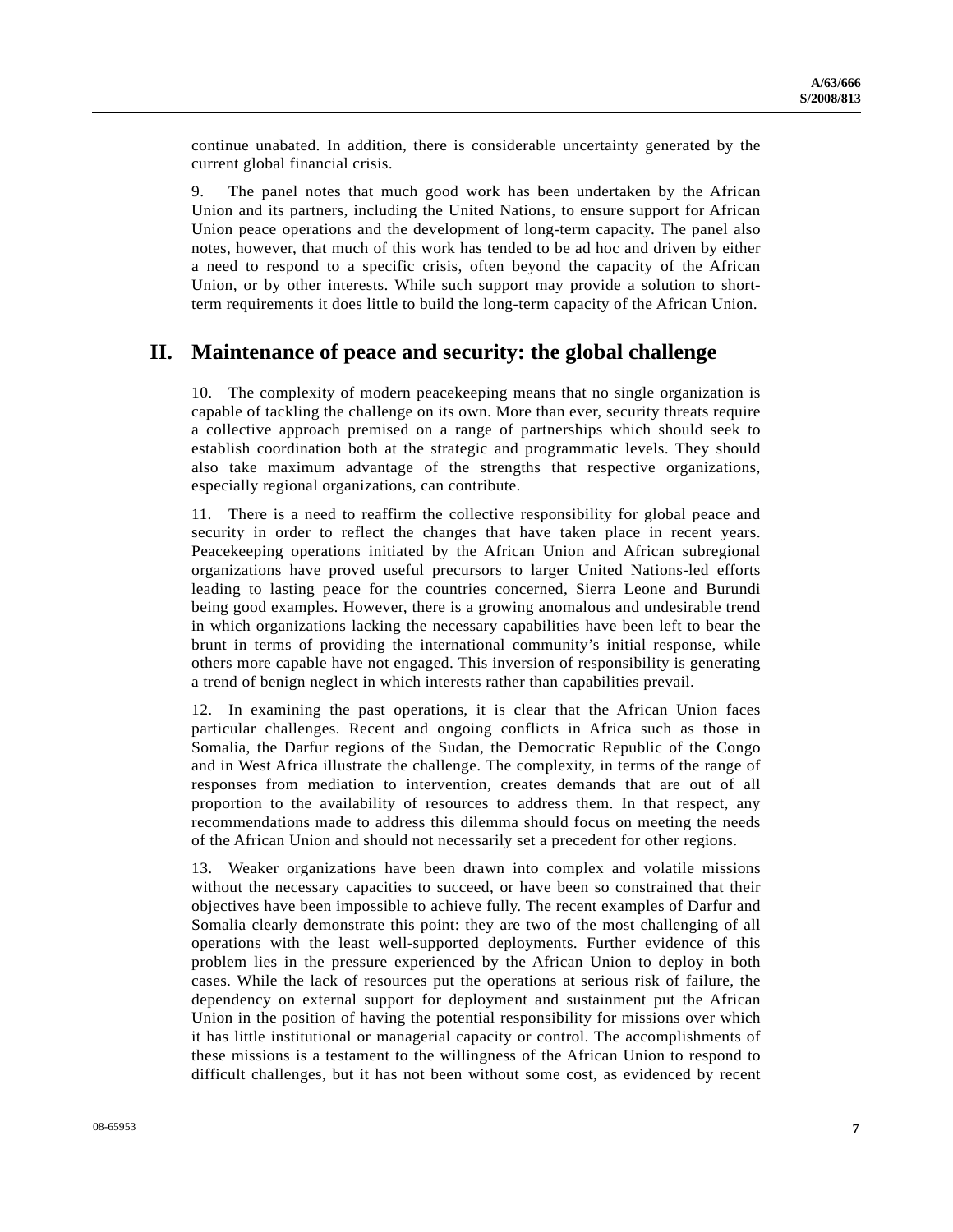incidents such as at Haskanita in Darfur. Deployment under these conditions should be assessed carefully. While donors should be encouraged to provide financial support to regional peacekeeping efforts, they should not be under any illusion that this is a substitute for more direct international participation.

14. It is probably unrealistic to expect to see a quantum leap in the deployment of troops from the countries outside Africa to support peacekeeping missions on the continent. While many countries have commitments to peace and security in other parts of the world, an increased engagement of the international community in Africa remains an important objective. The development of the African Peace and Security Architecture should not be seen as a signal for the need for less international involvement, but an opportunity to develop a range of appropriate responses.

15. The circumstances of many States Members of the United Nations have changed as their economies have developed. In addition, many of these countries have interests in the African continent beyond a general desire for stability. All countries, both those that have been engaged traditionally and emerging economies, with resources and/or interests in Africa, should be much more actively encouraged to support the building of an African peacekeeping capacity. In the final analysis, the African Union will only be able to respond to crises effectively if there is sufficient political and financial commitment of its own member States and, more generally, of the international community.

16. As new threats to peace and security emerge, and the complexity of the environment in which peacekeepers are expected to operate continues to increase, the importance of deploying capable and credible peacekeeping missions increases proportionately. New demands require fresh thinking. Complexity demands greater responsiveness. Both require greater capability. It is simply undesirable to expect peacekeeping missions to deploy into uncertain situations without the necessary means. It is a recipe for failure. We are deluding ourselves if we believe that having something on the ground is better than doing nothing. In the absence of the necessary capabilities, such an approach brings a high level of risk, not only of failure but also of raising people's expectations that cannot be fulfilled. Worse still, it undermines the credibility of peacekeeping and weakens the organization that is responsible.

17. Developing the necessary capability depends on a combination of political will and availability of resources. The lack of political will undermines credibility, while the lack of resources compounds the problem by limiting the ability of a mission to implement its mandate. In either case, hard decisions will have to be taken as resources are finite and their availability for building peacekeeping capacity will affect other potential priorities within the 10-Year Capacity-Building Programme for the African Union approved by world leaders in the 2005 World Summit Outcome (General Assembly resolution 60/1).

18. The demand for resources is likely to become increasingly competitive as mandates become more complex and expectations are raised. This underlines the need for those involved in the maintenance of peace and security to work together in effective partnership if they are to achieve their objectives. Progress has been made in this respect, and increasingly those organizations and Member States have developed a much better understanding of how to work together, but many of the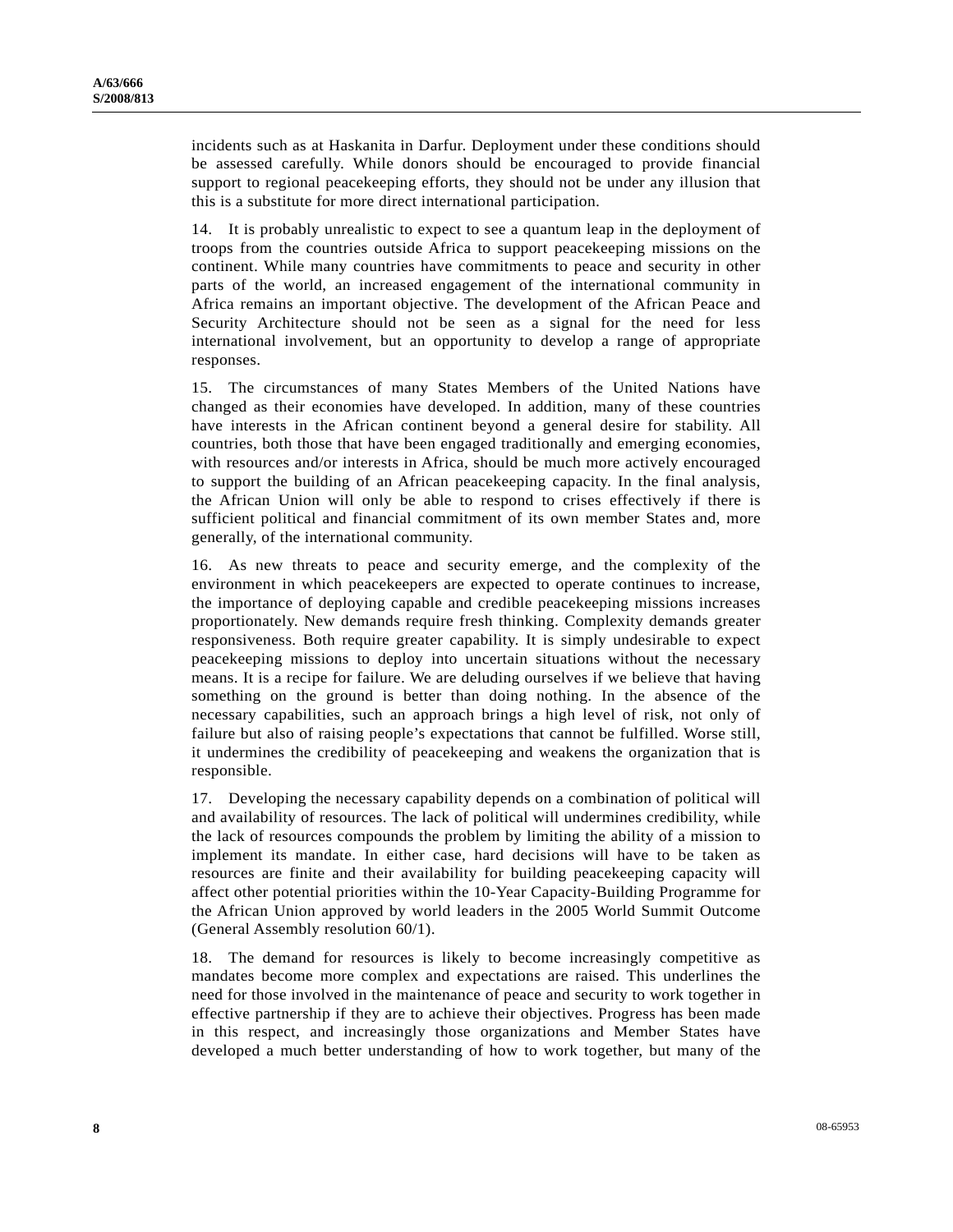arrangements are still evolving and remain ad hoc. They are not necessarily the product of a shared strategic vision.

19. It is unlikely that demand for peacekeeping capacity will decrease in the near future. This makes it even more important to ensure that peacekeeping is not seen as a panacea. Not only should every effort be made to develop a shared strategic vision, but it must also be viewed in the wider context of conflict prevention, peacekeeping and post-conflict reconstruction activities. Peacekeeping missions should not be the default answer. They must be used appropriately and should only be deployed where there is an unambiguous understanding of the objectives that need to be achieved, how their activities relate to the longer-term political and reconstruction process and how they will be resourced. Unless these issues are clear, there is a risk of missions losing direction and becoming part of the problem rather than the solution.

20. Security is a prerequisite for long-term sustainable development and nowhere is this more evident than in Africa, where conflict continues to undermine the aspirations of the people. The need to address this challenge is not only an African issue; in an increasingly globalized world, it has implications for the international community as a whole.

## **III. Peace and stability in Africa**

21. Since 1948 there have been 63 United Nations peacekeeping missions, almost half of them in Africa. African troops have been involved in all but 10 of these. Currently, peacekeepers in Africa make up nearly 75 per cent of United Nations peacekeepers deployed worldwide, and of these, 40 per cent are drawn from African troop contributors. The 2008 budget for United Nations operations deployed on the African continent amounts to \$5.162 billion.

22. In recent years cooperation and understanding has increased between international and regional organizations. In the African context, the Africa-European Union Strategic Partnership and the United Nations-African Union joint Declaration of 16 November 2006 are two key milestones, but the ideals that they represent need to be developed, and there remains a need for more detailed and functional mechanisms to be put in place; this also applies to the evolving relationship between the African Union and the African subregional organizations. Critical to this relationship is the notion that the regional economic communities form the building blocks for the African Union Peace and Security Architecture. Therefore engagement in Africa should be with all its constitutive elements. It must be built upon solid foundations that can ensure a response that is appropriate to the circumstances. This may be the deployment of an African Union mission, or it may require capabilities beyond those that are likely to be available in Africa, either in the form of a United Nations mission or a multinational coalition. The development of an increased African capability does not lessen the need for other forms of international engagement, but rather it expands the range of available options and draws upon the strengths that the African Union and subregional organizations can contribute.

23. To play its part, the African Union has developed the African Peace and Security Architecture, which encompasses a range of conflict-prevention activities supported by the panel of the Wise and the Continental Early Warning System, the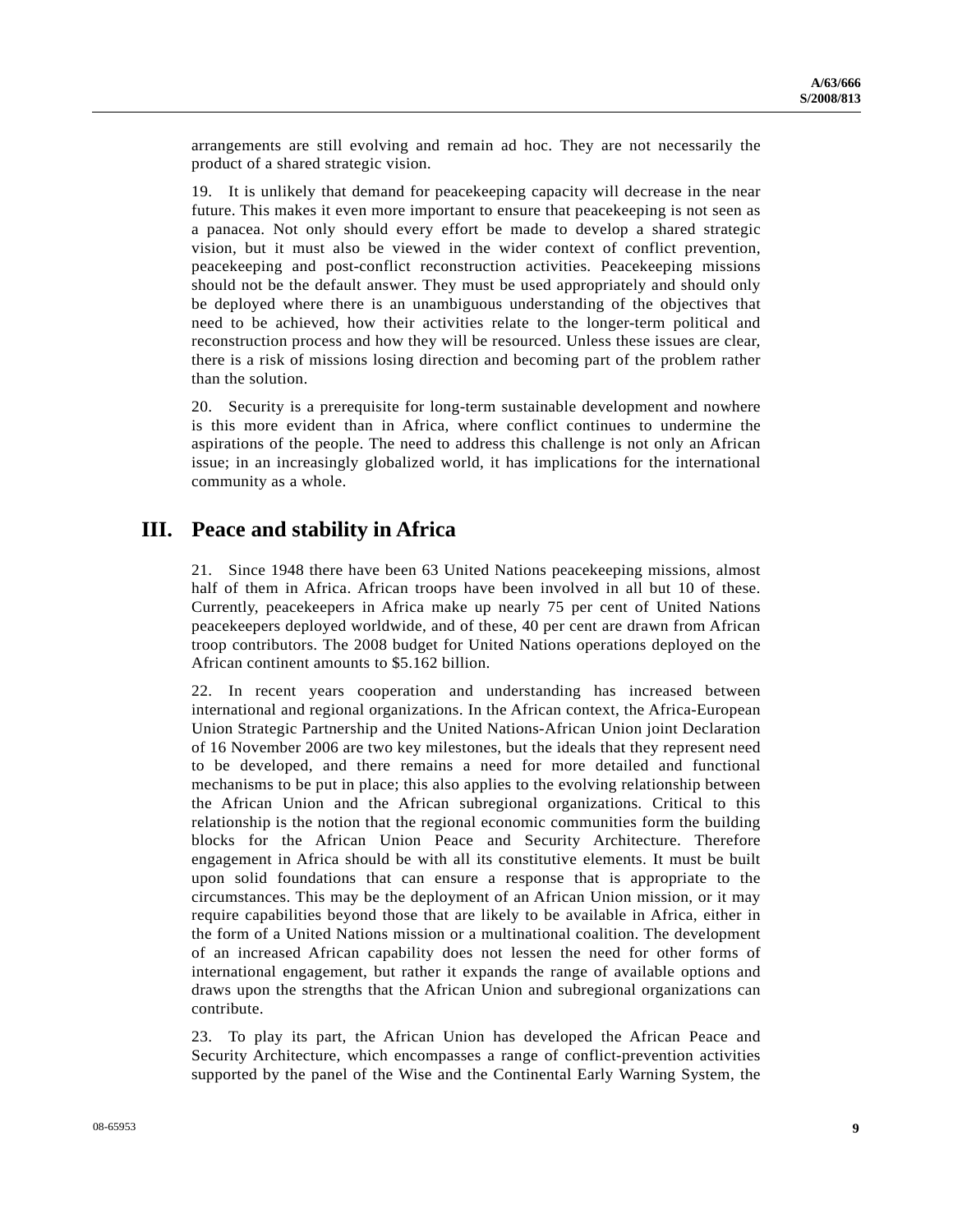five subregional response elements that form the African Standby Force, and the Peace and Security Council as the primary decision-making body. Funding represents one of the major challenges but it is far from being the only one. The structure of the African Peace and Security Architecture is still evolving but despite various efforts the African Union Commission has some difficulty in keeping pace with the increasing demands being created, particularly in the light of the expectation of the capacity to respond rapidly, and credibly, to a situation such as occurred in Rwanda.

## **IV. Lessons from peacekeeping missions in Africa**

24. Since 1989 there have been eight African Union or subregional peacekeeping operations: in Liberia (1990-1993); in Sierra Leone (1997-1999); in Guinea-Bissau (1999); in Côte d'Ivoire (2003-2004); in Burundi (2003-2004 and 2007 to date); in Darfur (2004-2007); in Comoros (2008); and in Somalia (2007 to date). Of these eight operations, four have been succeeded by United Nations-led missions and one is currently being conducted as a hybrid United Nations/African Union mission. Six of the eight societies are now at peace, though peacekeeping or subsequent postconflict reconstruction missions remain in all of them.

25. Among the lessons to be learned from these missions is the crucial need to develop the capacity to support operations. These include many of the same capacity issues that challenge the United Nations and the African Union, particularly the need to generate and deploy missions with appropriate capabilities within a time frame that meets the requirement. It is important to ensure that missions deploy with what they need or they risk being given a mandate that they cannot achieve; the result is an incremental deployment that is more costly in the long run, not only in terms of resources but also in its impact upon the civilian population of the country concerned. The examples of Darfur and the Democratic Republic of the Congo provide ample illustration of the consequences of that lack of capacity.

26. The United Nations has faced the same challenges to enhance effectiveness and has taken steps to address them; in that respect, it has developed guidelines for peacekeeping, changed its structures and procedures to enhance its institutional capacity, established Strategic Deployment Stocks and the Pre-Mandate Commitment Authority to provide the initial finance for mission start up.

27. African missions have demonstrated the value of a quick response to provide the initial stability needed for a longer-term solution, but their scope and ability to implement their respective mandates have often been constrained. The lack of resources is clearly one factor but difficulties in establishing the foundations for long-term post-conflict resolution, not entirely linked to resources, have been another. Hitherto the emphasis has tended to be on the military deployment, with little capacity to address wider post-conflict issues, or coordinate with other agencies deployed in the country, leading to the implementation of the mandate in a sequential rather than a concurrent process. It is essential that a mission has both the capacity to plug into the wider long-term framework and coordinate its planning with other actors from the very start of the process.

28. Capacity can be less of an issue where there are clear and limited objectives as can be seen in the successful deployment of the mission to the Comoros. The clear objective to restore the authority of the Union of the Comoros in the island of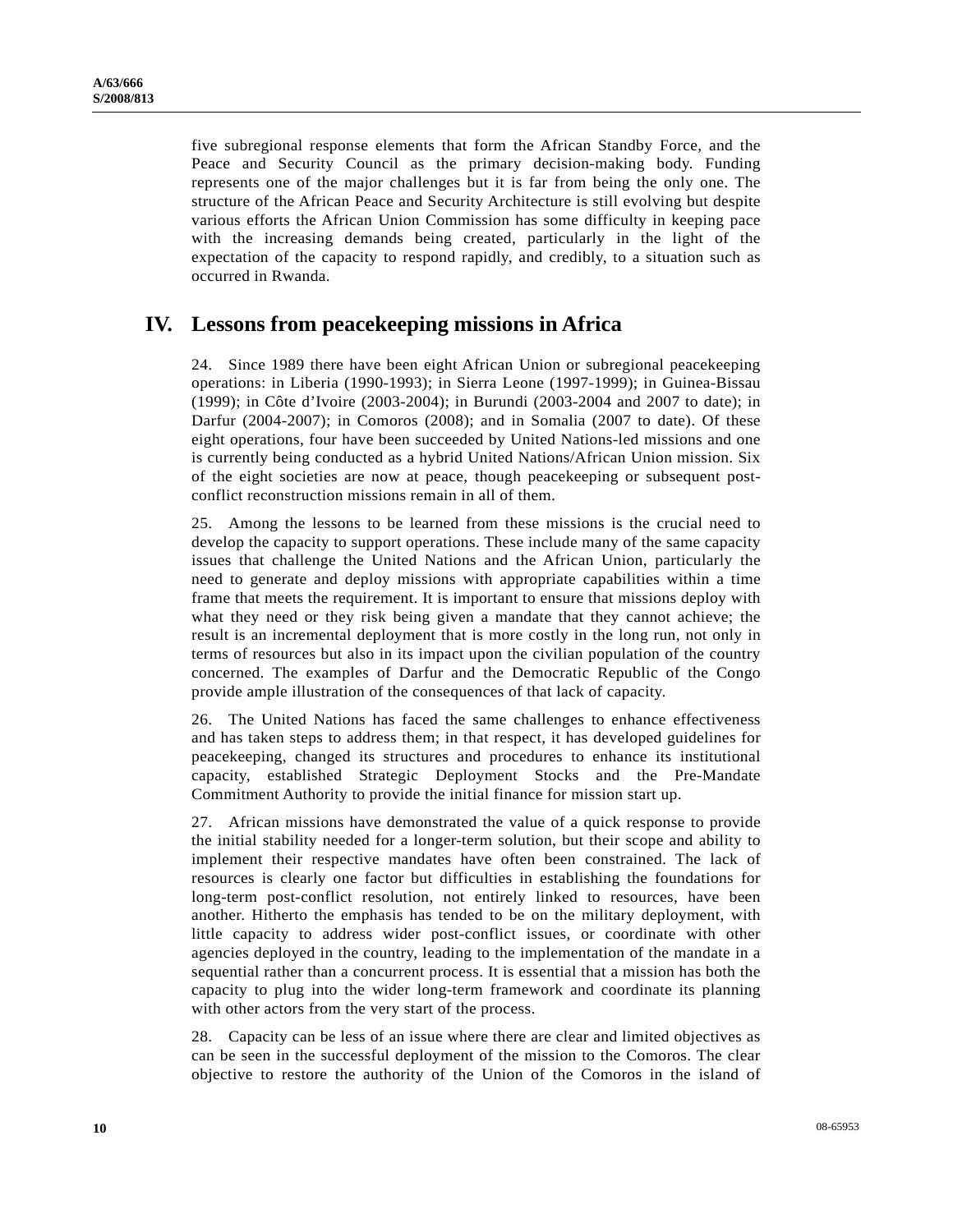Anjouan, a short duration and sufficient resources made it possible for the African Union to deploy successfully. It would be wrong to suggest that the African Union should confine itself to smaller-scale operations but the example does underline the importance of capacity being matched to the objectives.

29. While African missions have been able to stabilize certain situations and provide a first response, their capacity to sustain a long-term commitment has been limited. Notwithstanding the difficulties faced in establishing a long-term framework in cases where they have acted as precursors to larger and more robust United Nations operations, the missions succeeded in initiating the process towards lasting stability, albeit not without some other significant problems as illustrated in the following examples.

30. The Economic Community of West African States (ECOWAS) deployments in West Africa demonstrate many of the problems facing a regional deployment. These were the subject of a study<sup>1</sup> undertaken in 2005, which concluded that in its earlier deployments, ECOWAS had underestimated the implications of deploying peacekeeping missions and lacked the necessary capabilities to support a sustained operation, particularly in terms of critical assets such as aviation, medical, engineering and communications. The situation was exacerbated by a lack of capacity within individual troop contributors that quickly affected missions as a whole and hence the effectiveness of the regional response. While these shortcomings were known from the early 1990s, they persisted in more recent deployments in Côte d'Ivoire in December 2002 and Liberia in August 2003, when, in both cases, the success of the deployment depended on considerable assistance from external partners.

31. The deployment of the ECOWAS Mission in Liberia (ECOMIL) also provides a useful example of cooperation between ECOWAS and the United Nations, in so much as the resources of the latter were authorized by the Security Council in its resolution 1497 (2003) to be used to support the deployment of the first Nigerian battalion, which had just completed its tour of duty in the United Nations mission in Sierra Leone. While this battalion provided the vanguard of the ECOMIL deployment, at the mission level it was still significantly underresourced in terms of transport, communications, medical support and overall logistic capacity. Consequently, it was severely constrained; for example, the Accra agreement required forces of the Government, the Movement for Democracy in Liberia (MODEL) and Liberians United for Reconciliation and Democracy (LURD) to stay in their ceasefire positions and allow unhindered humanitarian access to the territory they controlled, and for ECOMIL to verify compliance with the Accra agreement. Yet the mission lacked the capacity to deploy beyond the area immediately surrounding Monrovia and some key corridors. This is no criticism of the ECOMIL contribution to stabilizing Liberia; indeed similar problems face United Nations missions, but it is indicative of the problems facing missions that are deployed with inadequate resources. Indeed, it took a considerable time, even after transition to UNMIL, for the capabilities to be built up to the required level. Until that point, the mission was not fully able to implement its mandate.

<span id="page-10-0"></span>**\_\_\_\_\_\_\_\_\_\_\_\_\_\_\_\_\_\_** 

<sup>1</sup> Lessons from ECOWAS Peacekeeping Operations: 1990-2004, report of the ECOWAS workshop held in Accra from 10-11 February 2005, Kofi Annan International Peacekeeping Centre, March 2005.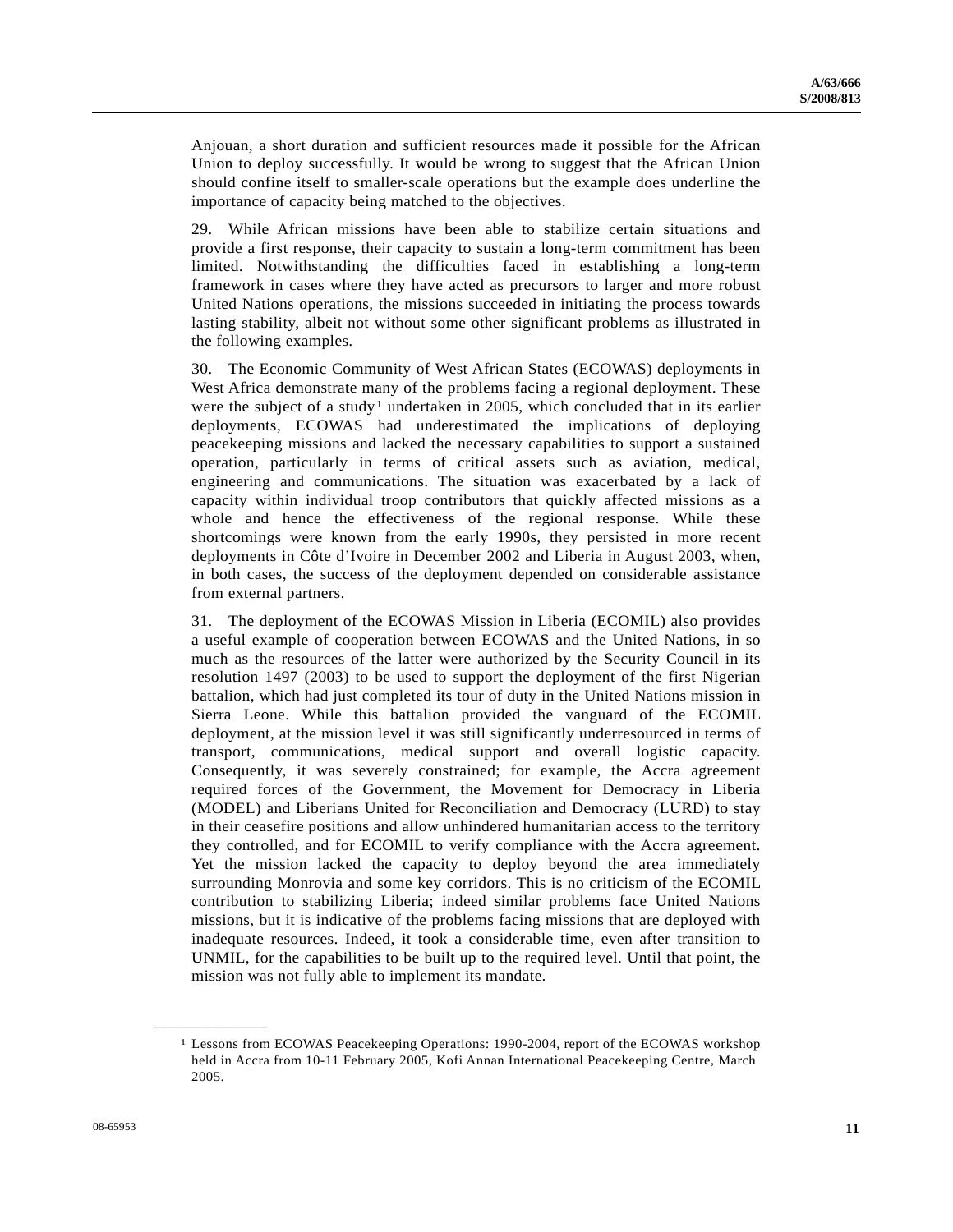32. The African Union Mission in the Sudan (AMIS) deployment to Darfur presented many similar problems that were compounded by the faltering political process, though it is recognized that the deployment itself was able to provide some stability which was essential to establishing the conditions to initiate a longer-term approach. A study undertaken in late 2006 aimed at identifying lessons for the African Standby Force,<sup>[2](#page-11-0)</sup> pointed to the following deficiencies:

 (a) A lack of planning in the initial stages of the mission and insufficient remedial action taken to develop planning capacity in the course of the mission;

 (b) A lack of clarity in the mission structure at the field level, and the inadequacy of that structure for the purpose of managing the interaction between the military, police and civilian components of what quickly became a multidimensional mission;

 (c) Weaknesses in strategic management capacity, encompassing both the African Union Commission and member States' advisory bodies;

(d) An absence of effective mechanisms for operational level management;

 (e) A lack of tools and know-how to handle the relations of the mission with a variety of external actors, including local communities, the Government of the Sudan, external partners and agencies;

(f) Insufficient logistic support and ability to manage logistics;

 (g) Insufficient capacity in the key area of communications and information systems, compounded by unclear reporting lines from the field to the African Union Commission;

(h) Problems in force generation and personnel management;

 (i) A quasi-total dependence on external partners to finance the mission, and overdependence on partners' technical advice, with attendant constraints, delays, and political ambiguities.

33. It is recognized that many of the problems were exacerbated by political and geographical factors beyond the mission's control, and a considerable amount of subsequent development work has been done. However, notwithstanding that pressure on the African Union to manage the mission has been removed by the deployment of the African Union-United Nations Hybrid Operation in Darfur, the fact remains that the African Union's institutional capacity to manage the abovementioned issues is still inadequate.

34. A significant outstanding problem relates to the lack of an adequate system for reimbursement of troops and equipment. This has led to a decline in countries' capabilities, as they are unable to replenish their defence equipment. In turn this has resulted in a growing reluctance to use their military assets for deployment on African Union peacekeeping missions.

<span id="page-11-0"></span>**\_\_\_\_\_\_\_\_\_\_\_\_\_\_\_\_\_\_** 

<sup>2</sup> The AU in Sudan: Lessons for the African Standby Force, International Peace Academy, October 2006.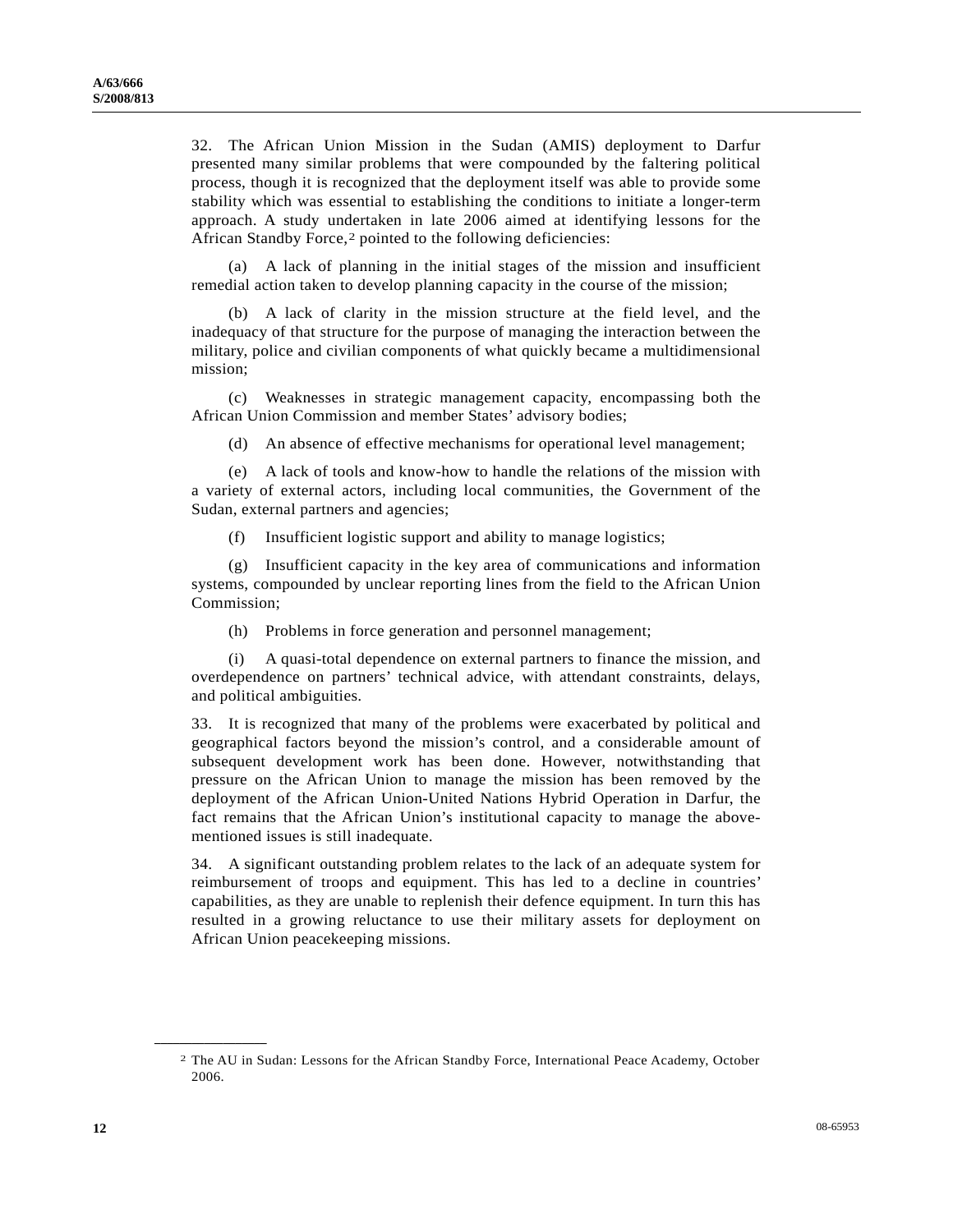# **V. Need for clarity in the United Nations/African Union strategic relationship**

35. The Charter of the United Nations acknowledges the role of regional arrangements in dealing with matters of international peace and security. This is the starting point for designing a stronger partnership between the United Nations and the African Union. In their communiqué, contained in annex II to the Report of the Security Council of 11 July 2007 (S/2007/421 and Corr.1), the Security Council and the African Union Peace and Security Council expressed their commitment to the development of a stronger and more structured relationship between their respective institutions. They also agreed to bear in mind that in taking initiatives for the promotion of peace and security in Africa, the African Union is also acting on behalf of the United Nations and the international community consistent with Chapter VIII of the Charter. Although this relationship is evolving positively, it has yet to achieve the necessary level of strategic engagement to support a unified approach. In this regard, there is a need to clarify the relationship between the United Nations Security Council and the African Union Peace and Security Council.

36. The United Nations Security Council has primary responsibility for the maintenance of peace and security. While regional and subregional organizations act on its behalf in resolving conflict, it is necessary to ensure that they are able to exercise their comparative advantage in initiating an operation before a situation becomes protracted.

37. A timely and effective response to crises is needed, especially in cases of war crimes, genocide, crimes against humanity and major humanitarian situations. Achieving this requires a clearer division of labour in which the comparative advantage of the respective organizations can be exploited.

38. While the United Nations Security Council clearly supports stronger cooperation between the United Nations and regional organizations, it has not considered this issue in a systematic way. Instead, it has focused on individual cases and, as a result, has not yet developed a clear framework for cooperation. While this is in line with the Security Council's primacy in addressing peace and security issues, it has resulted in a lack of clarity in the strategic relationship between the United Nations Security Council and the African Union Peace and Security Council.

39. In developing a more effective relationship between the African Union Peace and Security Council and the United Nations Security Council, the objective should be to establish a division of responsibility based on the African Union's comparative advantages. The partnership should aim both to influence Member States within the region either directly or through subregional organizations and to develop mechanisms that support a more responsive and regular coordination when addressing issues of common interest. In defining the division of responsibility, it is important not to create the perception that the United Nations is subcontracting peacekeeping to the African Union. The objective should be to maximize the African Union's strengths in terms of its contribution to conflict prevention, mediation, its ability to address smaller-scale requirements such as mediation and restoration of constitutional order in the Union of the Comoros, and, finally, its capacity to act as the first response to larger-scale United Nations missions.

40. An enhanced strategic relationship will lead to better mutual understanding, development of joint approaches to issues and much improved continuity,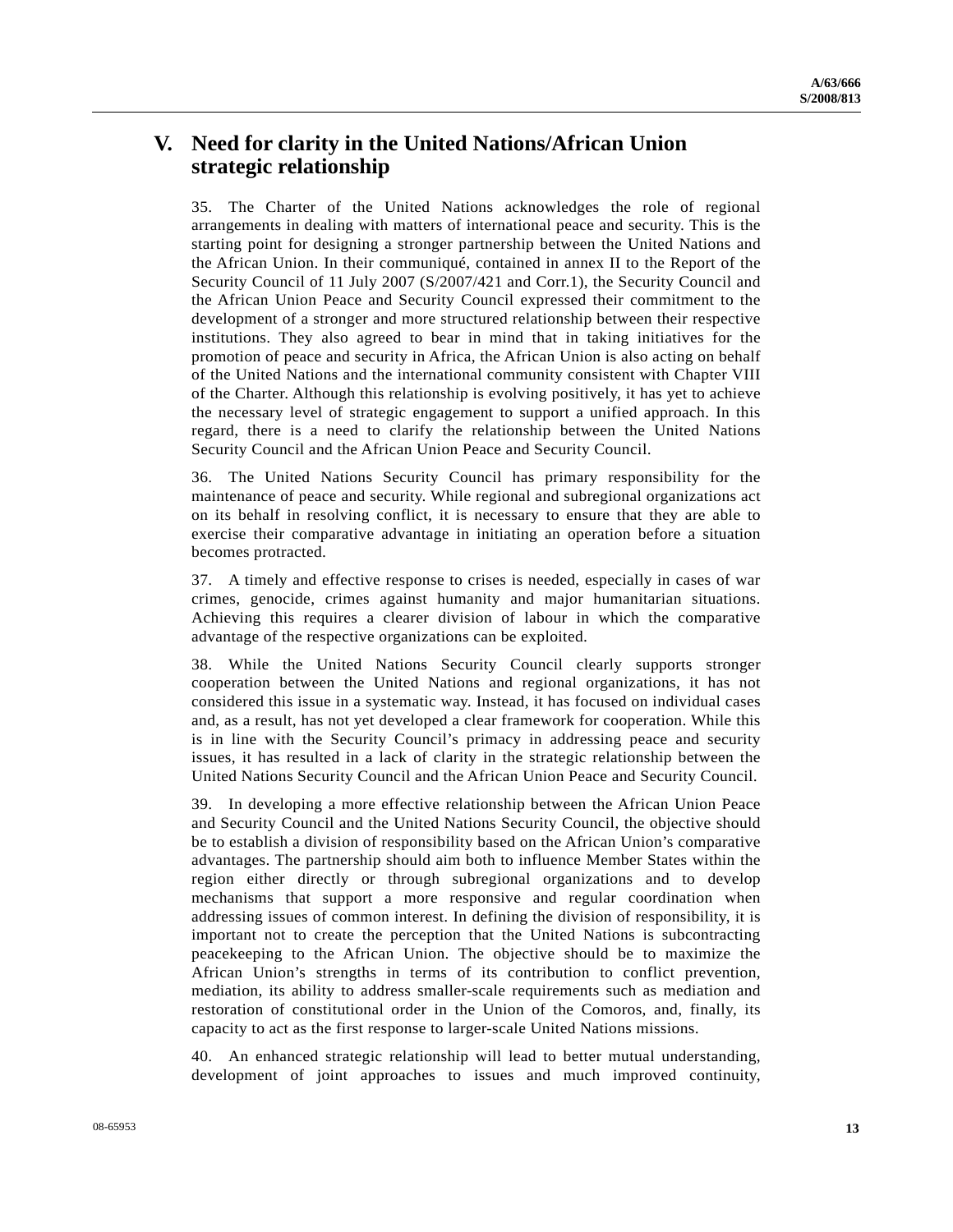particularly when it is envisaged that an African Union mission will transition to the United Nations, an issue that has both political and potential financial implications. However, to agree on a common position is only the initial phase of the process, as it still has to be planned and implemented.

41. A closer relationship between the United Nations Security Council and the African Union Peace and Security Council may help to establish the strategic vision, but it has to be underpinned by an equally strong relationship between the United Nations Secretariat and the African Union Commission. Over the past five years, much progress has been made in this respect and regular coordination takes place at a variety of levels. Much of this is in the context of specific issues but it might be helpful to both organizations if a more routine mechanism existed, possibly using the United Nations/European Union Steering Committee as a model. However, fully effective coordination is dependent on the respective organizations having an appropriate capacity.

42. The 2005 World Summit and the Peace and Security Cluster of the 10-year capacity-building plan provides the framework for much of the assistance provided by the United Nations to the African Union. Led by the Department of Political Affairs of the Secretariat, the Peace and Security Cluster covers a range of conflict prevention and peacekeeping capacity-building programmes. Through its African Union Peacekeeping Support Team, the Department of Peacekeeping Operations continues to address the development of peacekeeping capacity, particularly the development of the African Standby Force. Additional assistance has been provided to support more immediate planning requirements such as the African Union Mission in Somalia because the African Union's own structures remain insufficient for the task. While helpful, this does not produce real African Union long-term capacity to plan, deploy and manage missions at the continental and subregional level.

43. Much has been said about the principle of African ownership over the development of the African Peace and Security Architecture. Yet it is difficult to achieve ownership by augmenting the African Union Commission with external support. Ownership will only be achieved through the development of home-grown structures and procedures supported by effective mechanisms for funding.

44. The modalities on which a strengthened relationship between the United Nations Security Council and the African Union Peace and Security Council can be developed must work to the mutual benefit of both; this will require a significant effort both in terms of establishing a clear understanding of the issues that underpin the relationship and identifying practical answers as to how they can work together more closely; this is at the heart of building a more effective partnership when addressing issues on the joint agendas.

# **VI. Requirements of institutional capacity**

45. There is broad recognition that the ability of the African Union and its subregions to react quickly has, in most instances, been positive. They could have achieved much more if they had been given the necessary support. Development of a more comprehensive response to issues of peace and security is not just a question of focusing on hardware or finance, and it must recognize that military capabilities can never substitute for long-term political solutions to crises. This requires the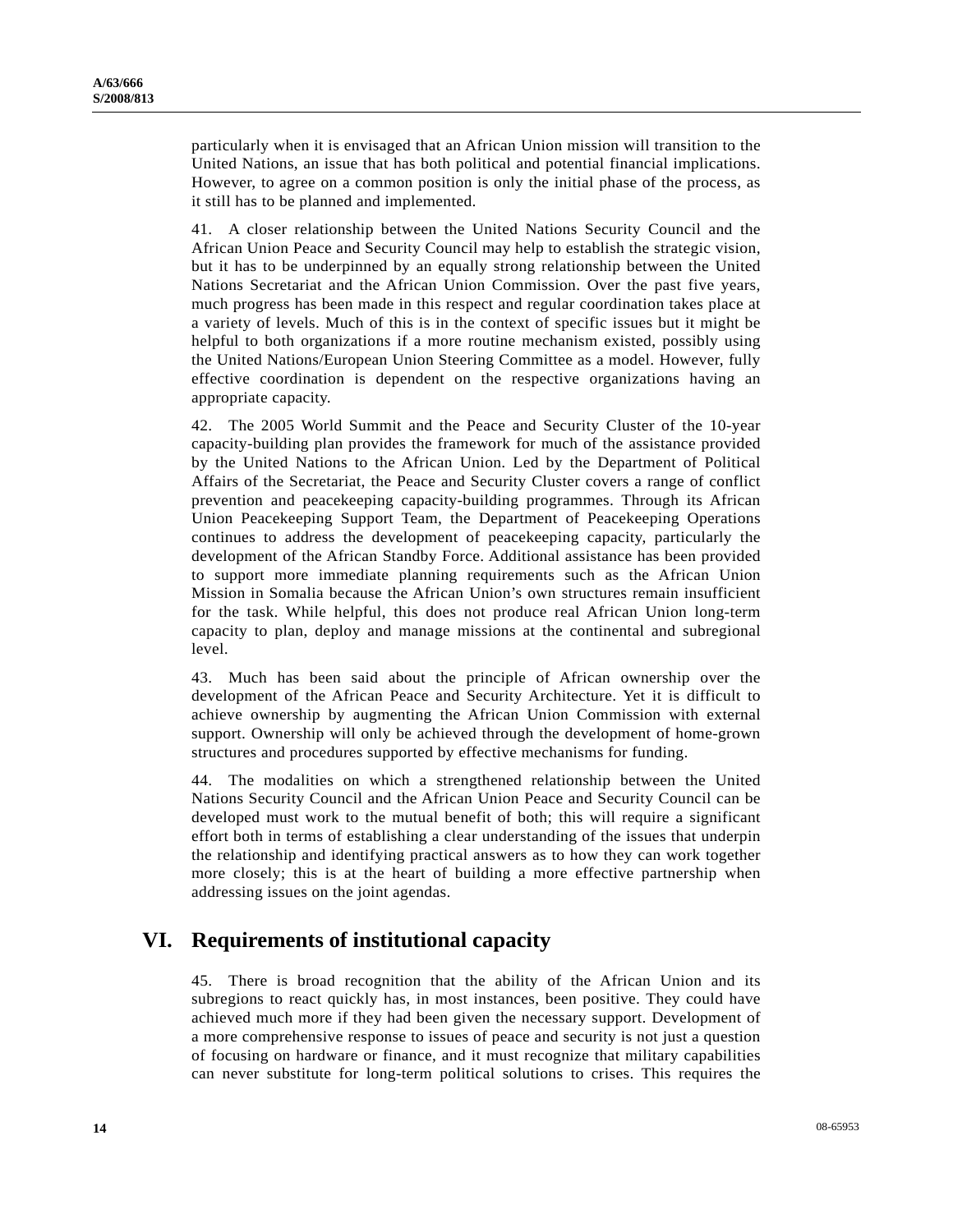<span id="page-14-1"></span>development of a range of complementary capabilities, including more effective conflict-prevention mechanisms, such as early warning and mediation, as well as reconstruction and development.

46. The African Union has to cope with the double challenge of building its institutions and responding to crises. In doing so it is important that the latter does not undermine the achievement of the former. It is impressive that the African Union has been able to do so much with an as yet incomplete institutional structure. However, this is not something that can continue in the long term: sooner or later it will result in a major setback.

47. Much of the African Union's institutional weakness stems from the fact that it is an organization in transition. Structures and procedures that were conceived in the days of the Organization of African Unity are at odds with, and inadequate to support, the African Union's increasingly proactive approach. Even the structures agreed upon at the African Union Summit held in Maputo in 2003 "suffered from the lack of clear expectation of what the Commission's programmes should be or what they should deliver"<sup>[3](#page-14-0)</sup> and from the "failure to meet the approved staff complement was due to an inefficient recruitment process, encumbered by the application of the quota system.["3](#page-14-1) Lack of flexibility in human resources management and African Union conditions of service have often resulted in the failure to attract and retain appropriately qualified personnel, thereby creating difficulties in developing capacity and an ongoing need for external assistance. Developing the institutional capacity to rectify this human resources problem is a major challenge and needs to be accorded the appropriate priority.

48. In the case of the African Union Peace and Security Department, the 2003 African Union Summit approved 53 posts of which only a small percentage has been filled. This creates a challenge for peacekeeping, in particular for the Peace Support Operations Division, which has only 12 approved posts. While ad hoc arrangements have been made for support to specific operations, there has been no continuity that could have contributed to long-term capacity.

49. If the African Union Commission aims to properly embrace wider peacekeeping and an integrated approach to tackling conflict, a step change is required in terms of doctrinal understanding and approach. This will entail working cross-department and cross-discipline and building the necessary expertise required to mount and manage peacekeeping operations.

50. The panel understands that a study of the Peace Support Operations Division's structural requirements was conducted in early 2008, which confirms that the current structures and staffing are inadequate. This report is still being considered by the African Union Commission in the context of its overall staffing requirements. It is crucial that any restructuring enables the African Union to develop a fully integrated structure for peacekeeping.

<span id="page-14-0"></span>**\_\_\_\_\_\_\_\_\_\_\_\_\_\_\_\_\_\_** 

<sup>3</sup> Report of the Independent High-level Panel of the Audit of the African Union by the Assembly of the Heads of State and Government of the African Union, paras. 130 and 131.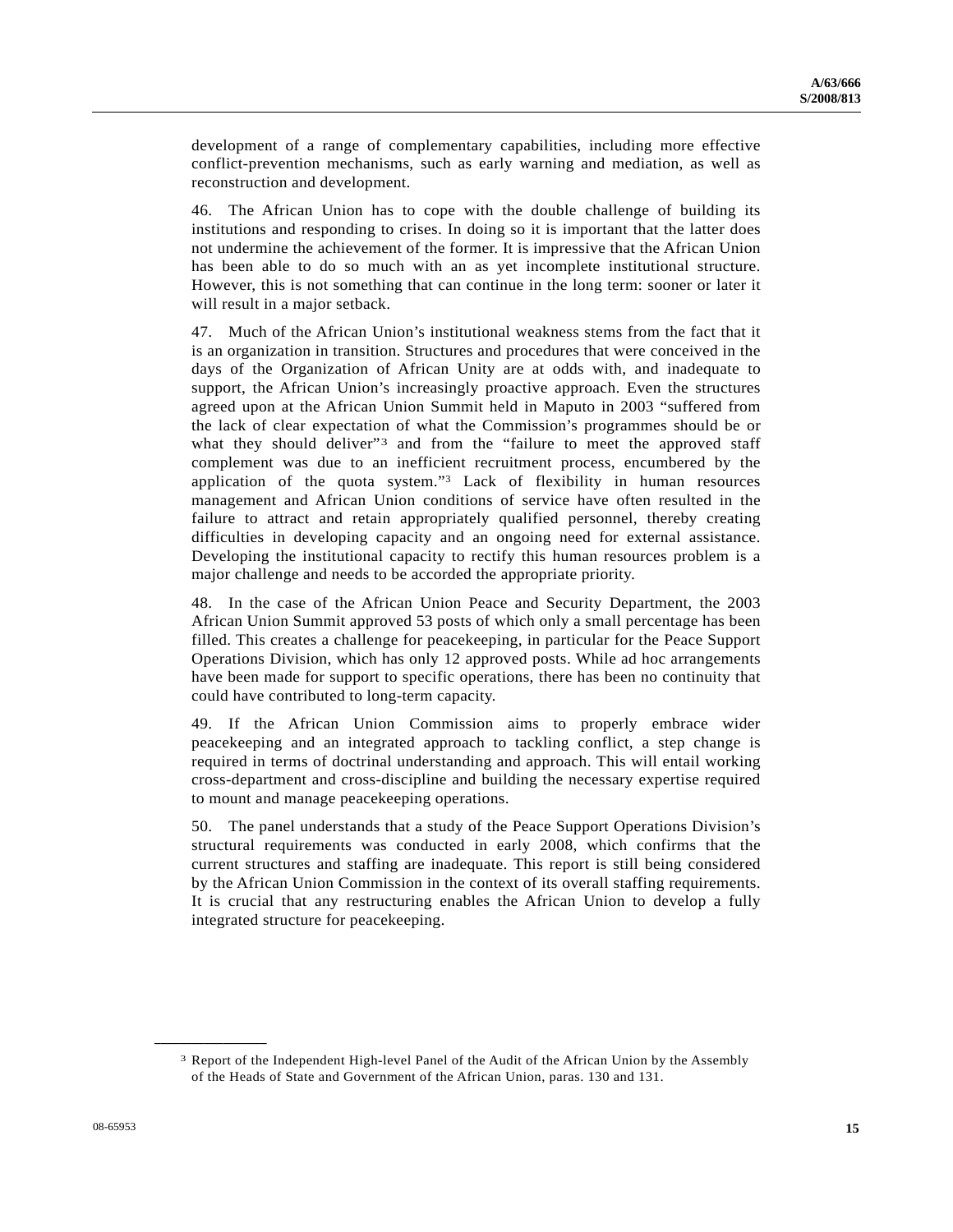# **VII. Development of the African Peace and Security Architecture**

51. In spite of the structural shortcomings, progress has been made in the development of the African Peace and Security Architecture, although some aspects are more advanced than others. Significant disparities exist in the degree to which African Union member States are able to support the implementation of its goals. While the African Peace and Security Architecture has the potential to radically change the approach to peace and security in Africa, questions arise on the sequencing of some of its objectives and the effectiveness of the evolving institutions to manage the process. Without the appropriate African Peace and Security Architecture structures, there is a risk that the African Union Commission could be overwhelmed by the combination of immediate demands and long-term interests, to the detriment of the overall process.

52. With regard to the immediate demands, the focus is on building peacekeeping capacity in the form of the African Standby Force. The first phase of development was endorsed by the meetings of African Ministers and Chiefs of Defence and Security in March 2008 and it is now moving into the next stage of African Standby Force development with the implementation of "road map 2", which maps out the plan for the next stage of Force development culminating in a major assessment of progress in 2010 supported by the European Union and other capacity-building partners.

53. Developing the African Standby Force is a major undertaking and it would be easy for it to lose direction; in this respect it is important that the African Union drives the process in terms of setting the objectives, but it is equally important that clarity and realism underpin its efforts. Key aspects, such as the logistic concept, the ability to achieve the stated readiness requirements, issues of command and control, structural capacity and civilian capabilities remain unclear, and while work is in hand to address many of the issues, clarity needs to be achieved as soon as possible. Equally, it is also essential that donors do not attempt to drive the process at a pace that the African Union Commission cannot handle.

54. Key to the development of the African Peace and Security Architecture is the need to take cognizance of the role of women's participation at all levels, in conflict prevention, peacekeeping operations and post-conflict reconstruction.

# **VIII. Resource requirements**

55. The requirement for funding and resources should be viewed in the wider context of the African Peace and Security Architecture. A significant proportion of funding will be allocated for the support of the African Standby Force concept, which is based upon five distinct regional, and integrated, standby capacities within a common continental framework.

56. In examining the financial and resource requirements needed to develop the African Standby Force, it is clear that they fall into three separate layers. First, the implementation of the African Standby Force institutions at the continental level. Second, those of the five subregions and, finally, those at the level of individual troop contributors. They also have to support short-term operational requirements without undermining the ability to build long-term capacity. Given the scale of the requirement, it would be unrealistic to envisage a single mechanism with the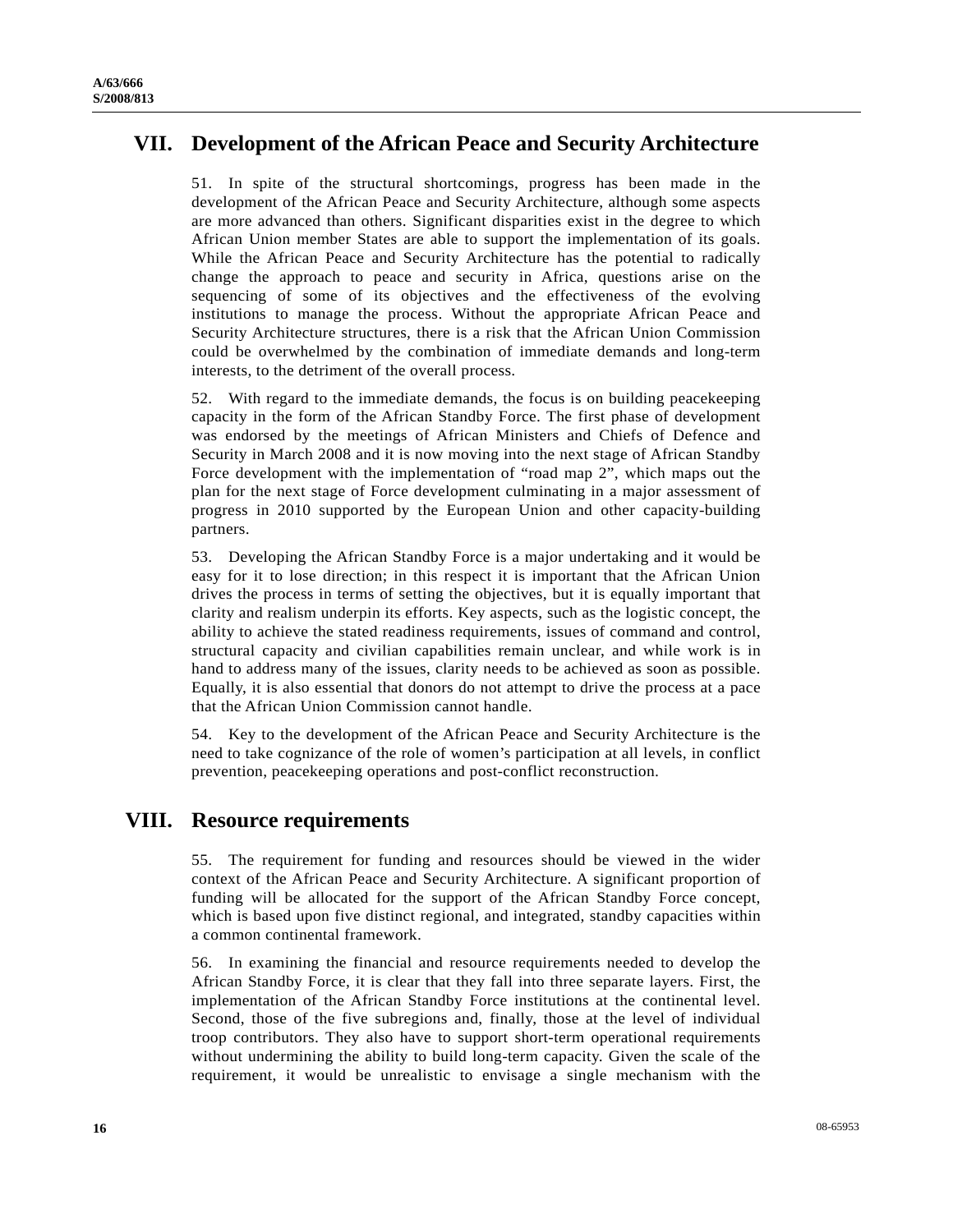capacity to address all three. It would neither be the most efficient approach, nor would it necessarily be consistent with the African Standby Force concept. Therefore, it is important that the long-term emphasis is placed on developing a strong capacity to sustain the ability of the African Union to implement the African Peace and Security Architecture.

57. As capacity is developed, it is important to ensure that improved mechanisms for funding and logistic support should promote more effective, complementary and concerted efforts. The emphasis must be on a coordinated approach of the international community, and not merely on enabling the African Union to deploy missions. African-led peacekeeping should be developed, but at the same time the international community should continue to be encouraged to participate more actively in demanding situations.

# **IX. Financing**

58. Hitherto, African Union missions have been mounted using voluntary contributions from donors, both financial and in kind. That approach tends to be ad hoc and, in addition to inhibiting long-term planning, is complicated by the individual requirements of donors for accounting, reporting and auditing. Currently, there are more than 130 different contributions channelled to the African Union each with its own reporting and monitoring requirements. This places a huge burden on the weak structures of the African Union. The African Union Commission mechanisms were not designed to cope with the present scale and range of demands. Any new mechanism should be kept as simple as possible and include a standardized format for reporting.

59. While donor support may have facilitated the successful deployment of missions, it has not been able to ensure that missions have had all of the necessary resources. Reliance on unpredictable sources of funding means that there is no guarantee that essential capabilities will be available which, in turn, may invalidate planning assumptions. This acts as a disincentive to potential troop contributors who are understandably reluctant to commit to missions that they see as underresourced, especially when this is accompanied by a lack of any guarantee of sustained reimbursement. Donor support, both financial and practical, provided for specific operations may be able to facilitate an operation but it does not contribute to building up long-term capacity. Once the requirement is over, the donor support generally ceases.

60. Concerning the importance of long-term engagement, we note the experience of the African Peace Facility established by the European Union, to provide the African Union and the other regional organizations with resources to mount effective peacemaking and peacekeeping operations structures.

# **X. Financing for peacekeeping missions under a United Nations mandate**

61. The panel considered a number of options for improved funding but emphasizes the point common to all, that it is necessary to develop the African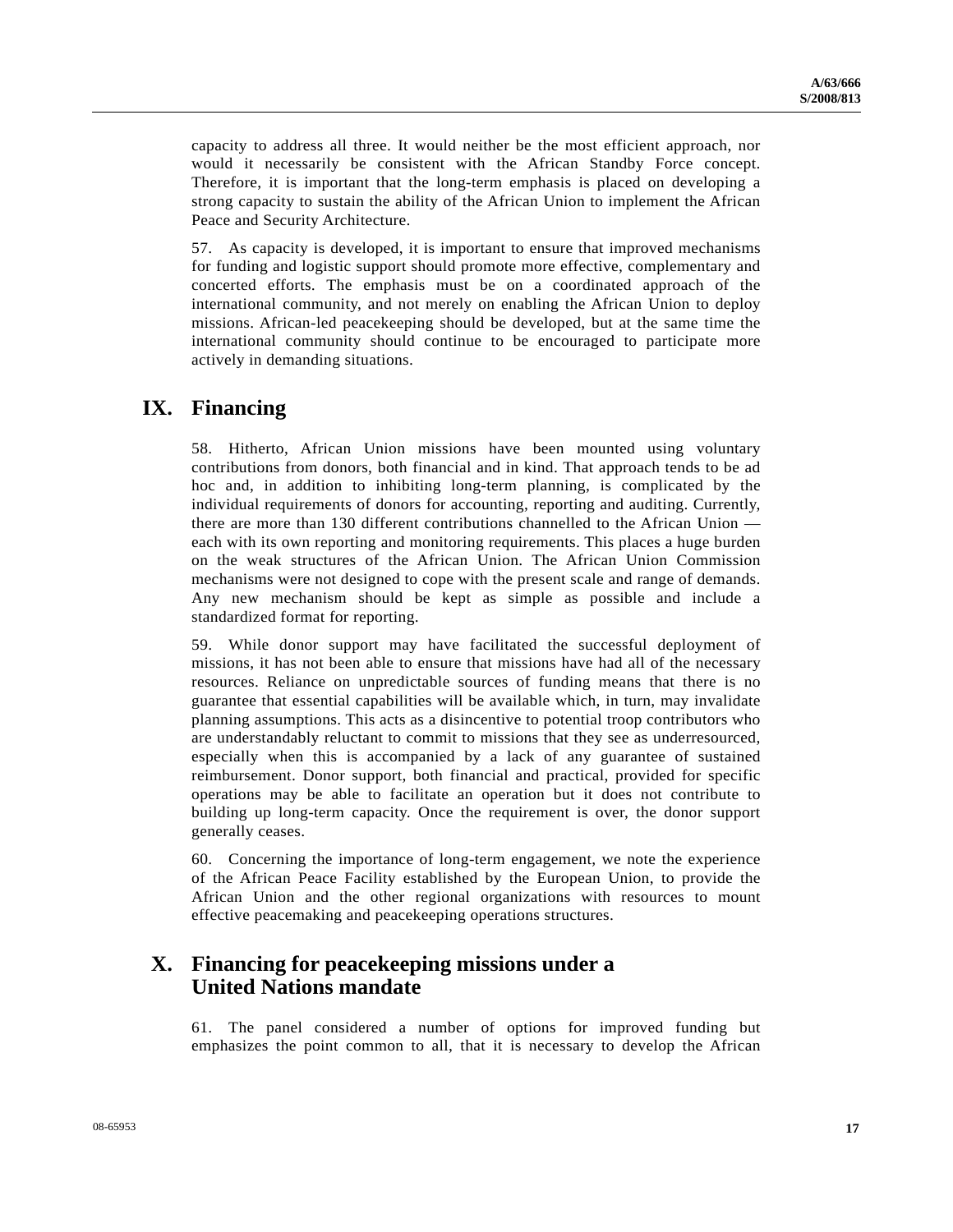Union's institutional structures for financial management concurrently with any improved funding mechanisms.

62. Broadly speaking, there are two approaches: one based on voluntary funding and one based on assessed funding. Within these there are a number of variations and there are also a number of aspects related more directly to logistic support than to specific mechanisms for providing finance. In general terms, the former are likely to be more suited to long-term capacity-building, while the latter are likely to be more appropriate in the case of supporting operational mission requirements.

63. In looking at the options for supporting peacekeeping the first and most obvious one is full access to United Nations-assessed contributions for African Union missions authorized by the Security Council. This would provide predictability which is sustainable over whatever period is necessary. The primacy of the Security Council remains paramount. The key is to reinforce its primacy while encouraging maximum flexibility at the regional level. Any proposal for the use of assessed contributions must be accompanied by appropriate accountability mechanisms.

64. The panel recommends the use of United Nations-assessed contributions on a case-by-case basis to support United Nations Security Council-authorized African Union peacekeeping operations for a period up to six months. Initially, at least, this support should mainly be provided in kind. This could include troop transport, troop reimbursement, communications and various forms of logistic support. The panel believes such an arrangement could benefit both the United Nations and the African Union, where the African Union, exercising its ability to respond quickly, would be providing an initial response to a longer-term United Nations commitment. This would require an agreement between the African Union and the Security Council for the mission to transition to the United Nations. Such an arrangement should aim to establish an African Union mission to United Nations standards as far as possible and would clearly facilitate the transition process that would ultimately take place.

65. Such an arrangement could provide the answer to a more predictable funding arrangement when it is clear that there will be a transition to the United Nations, but it does not when it is either unclear, or the Security Council is undecided. In that case, the African Union is likely to be faced with the prospect of relying on donor contributions as it has in the past.

66. The panel underscores the value of African ownership and emphasizes the importance of African Union member States increasing their own financial contribution to peacekeeping operations. The concept of an African Union assessment has been discussed on a number of occasions. The panel believes that this goal should be achieved gradually given the competing demands for resources, the ability of member States to contribute and the current economic situation. A first step in this direction could be to augment the African Union Peace Fund.

# **XI. Financing for capacity-building**

67. The panel also recommends that the African Union develop a comprehensive plan for long-term capacity-building. The plan, which should contain timelines and benchmarks, should be aimed at developing the planning, management and administrative capacity of the African Union to support peacekeeping operations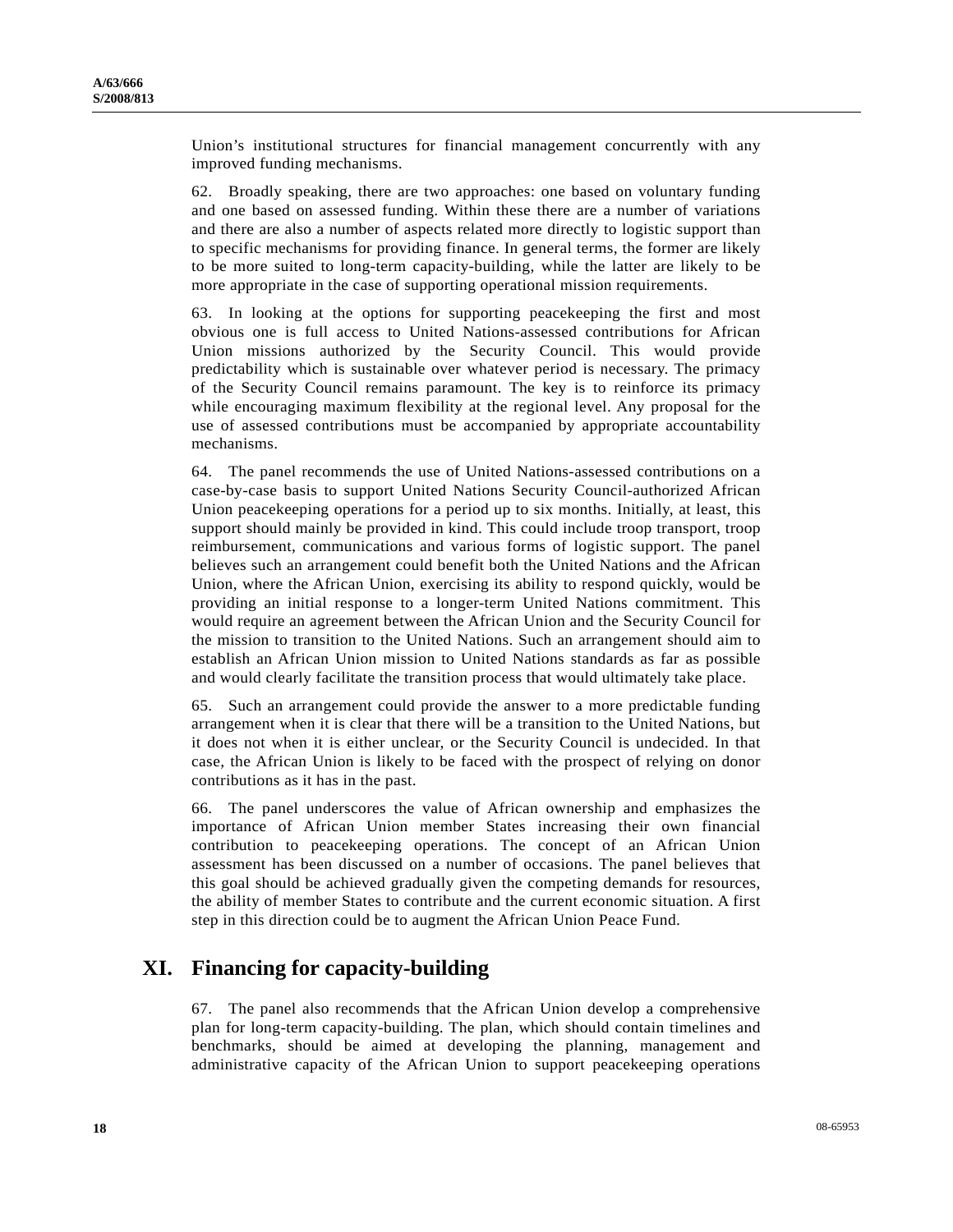and conduct the range of activities associated with conflict prevention, conflict resolution and post-conflict reconstruction. The panel recommends that the plan be financed by a multi-donor trust fund which should be established for that purpose. The various existing sources of support to the African Union would be consolidated under that fund and a standardized format for reporting to all donors will be developed. The fund would also seek additional resources from current and new donors.

68. A board would be created to provide policy guidance for the development of the plan prepared by the African Union, to recommend funding proposals for activities within the plan and to oversee the utilization of resources of the fund. The board would consist of 11 members — 5 representatives appointed by the Chairperson of the African Union Commission, 1 representative appointed by the Secretary-General of the United Nations and 1 representative from each of the 5 largest contributors to the fund. The secretariat of the board should be located in Addis Ababa.

69. The panel recommends that the fund should be administered by an agency with experience in managing multi-donor trust funds, such as the United Nations Development Programme, appointed by the board. In addition the board would need to appoint an implementing agency. Full responsibility for both administration and implementation of the fund would be transferred to the African Union as soon as the necessary financial management and other administrative capacity needed to execute these tasks is put in place at the African Union. In order to transfer this responsibility, consistent with the principle of African ownership, the development of that capacity would be a priority of the plan. A first review of ongoing progress should be undertaken after two years from the establishment of the fund.

70. Additionally, the possibility of closer cooperation between private-sector development initiatives and peacekeeping should be examined with a view to identifying areas of complementarity.

# **XII. Logistics requirements**

71. The most obvious manifestation of the difficulties created by the lack of predictable and sustainable funding emerges from the problems facing African Union and subregional peacekeeping missions in the provision of logistical support at all levels. This has a direct impact on the ability of the African Union to support and sustain a mission in the theatre of operations. While the African Union is willing and has demonstrated ability to mobilize troops, the lack of logistics is a major constraint to African Union peacekeeping operations.

72. Dependence on donor support remains a major challenge that will continue to undermine the African Union's capacity to mount peacekeeping missions. In response to this problem, African Ministers of Defence and Security, at a meeting convened by the African Union Commission in March 2008, approved a basic logistics framework. However, questions related to its final shape and funding remain unresolved.

73. The African Union, in developing its long-term logistics capacity, has two main options. The first consists of a traditional approach relying on significant stockpiles of equipment. The second, more innovative, which could take advantage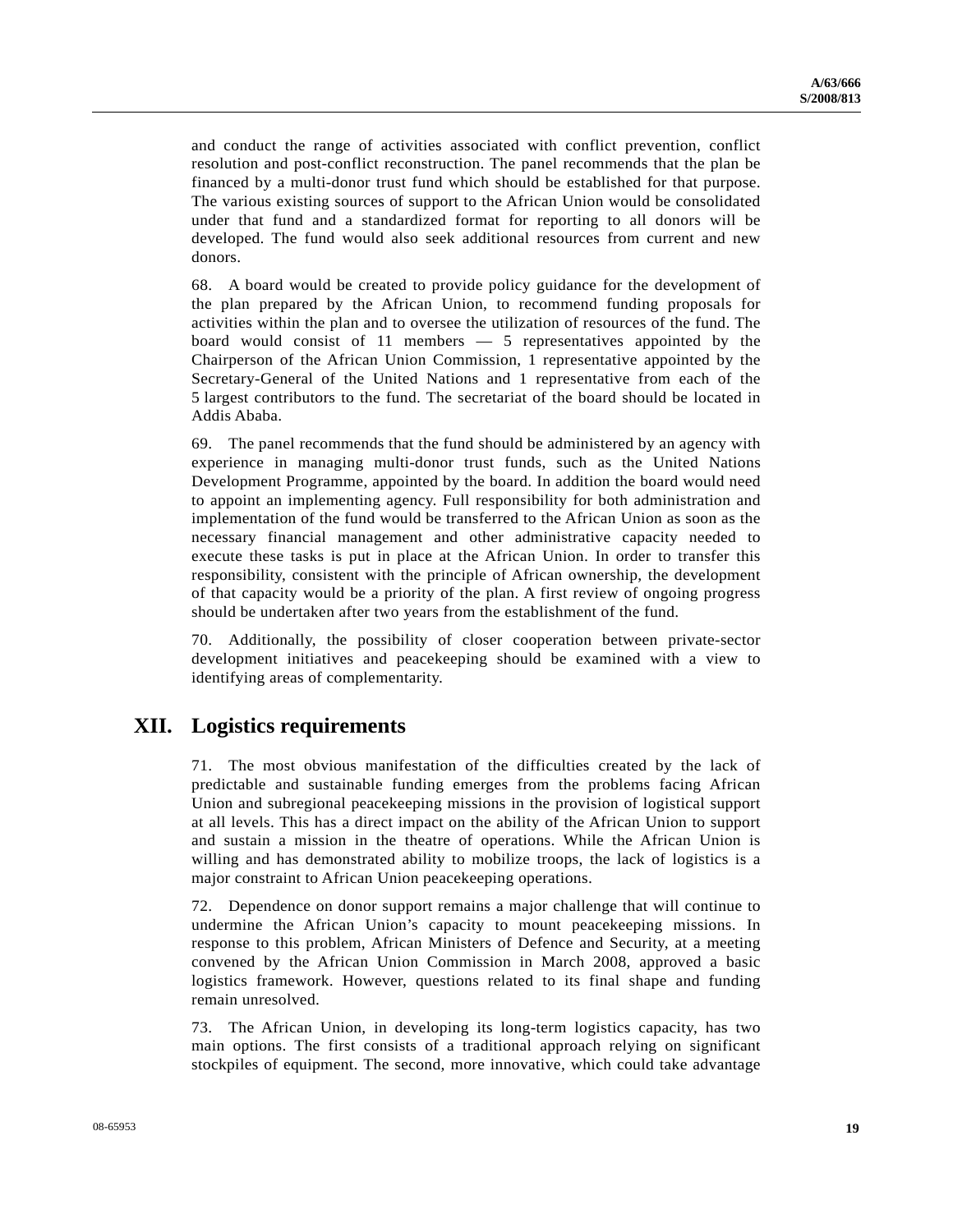of new business practices such as logistics civil augmentation programmes, where the actual delivery would be provided by a commercial contractor. At the same time, the logistics civil augmentation programmes offer greater flexibility and reliability.

74. The management of logistics is dependent upon a range of institutional capacities that should be included within the overall capacity-building effort. Inadequate structures, a lack of personnel and a lack of systems designed to provide support, procure equipment, let contracts, and generally support deployment such as exist in the United Nations framework, make it very difficult for the African Union to provide the necessary support. The problem is exacerbated by the number of bilateral arrangements between African Union member States and donors. Given the nature of such agreements, the African Union does not necessarily have control over them, leading to logistic structures that can be very unbalanced.

75. The African Union, supported by international partners, needs to examine how logistics support can be achieved, avoiding the establishment of large stockpiles of equipment that may or may not be used, and which exact a high price for maintenance. While the United Nations has experience in this field which can benefit the African Union, it does not follow that such experience provides the perfect model for future African Union logistics operations. In this respect, consideration should be given to whether the African Union's requirements could be better served either through commercial multifunction contracts such as logistics civil augmentation programmes, either in entirety or in combination with limited infrastructure and equipment stockpiles.

76. While it may not be desirable for the African Union to replicate the logistical arrangements of the United Nations, the latter has considerable experience in managing large-scale logistics support. It follows that there are numerous lessons that can be passed on. In this respect, consideration should be given to identifying how the African Union can benefit from the experience of the United Nations Logistics Base in Brindisi, Italy. Much could be achieved through a close relationship between United Nations and African Union logistics planners, particularly in transferring procedural experience either by co-locating an African Union element with the United Nations Logistics Base or staff exchanges. Consideration should also be given to a possible role for the United Nations logistics hub in Entebbe, Uganda.

77. The scale of the logistics requirement needed to support the African Peace and Security Architecture is huge. It can be achieved only if it is both realistic and planned as a long-term project. This process needs to be taken step by step and must be linked to a series of benchmarks established in order to support the implementation of logistics capacity commensurate to the development of the African Peace and Security Architecture concept. Ideally, this should be developed jointly between the United Nations and the African Union, which would assist in establishing a nucleus of experienced African Union staff, and would also facilitate the transfer of best practice. It is also important that this process is accompanied by comprehensive training programmes for African Union and subregional staff.

78. The emphasis is mainly on developing the African Union's capacity. However, we must develop a clear understanding of the division of responsibility for logistics between the African Union and the regional economic communities, and between the communities and the member States. Member States are ready to provide troops, but they often lack the necessary equipment for them to operate effectively. This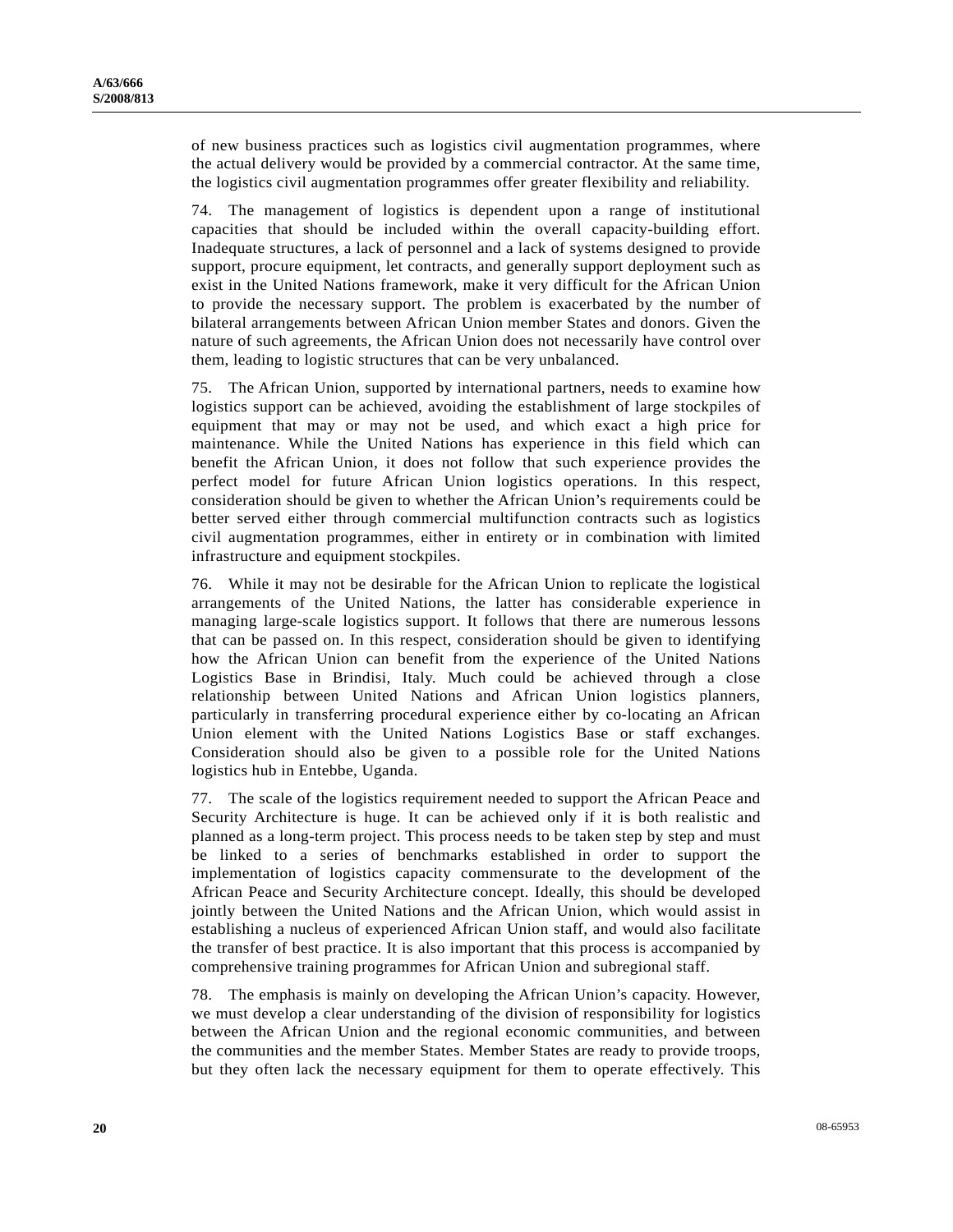includes the resources needed to equip, deploy and sustain them, which can result in delays to deployment but, more importantly, it may result in a mission lacking credibility, and therefore bringing greater risks.

# **XIII. Coordination of capacity-building support**

79. Notwithstanding the proposals for improved financial and logistics support, it is likely that members of the international community will continue to provide funding and support for a number of the African Union's capacity-building programmes and operations pending the establishment of the two channels that we have recommended. The need for effective coordination among supporters extends to the whole range of partner activities, as duplication of effort needs to be avoided as well as the possibility of potentially competing initiatives. The interests of capacity-building are best served if they are demand-driven and in response to the African Union's identified requirements rather than externally motivated.

80. A number of mechanisms exist to promote coordination between capacitybuilding partners and the African Union and these will remain an important part of the process. However, it is clear to the panel that in following up the present report, subsequent stages will be increasingly technical. They encompass issues that require expert knowledge over a range of different interests of a number of different partners. Consequently, we recommend that appropriate arrangements are implemented to ensure that the panel's recommendations can be followed up, and that they should be representative of the United Nations, the African Union and capacity-building partners.

# **XIV. Recommendations**

81. The panel's recommendations have been guided by the need to build up the African Union's capacity for peacekeeping, both in its ability to respond to crises and in its need for a capacity that is capable of promoting long-term stability on the continent. At all times, the panel recognizes the primacy of the United Nations Security Council for matters of peace and security, and its recommendations are designed to reinforce that principle through developing a sustainable African Union capacity that can complement the Council's work.

82. Before addressing the requirements to support peacekeeping capacity, the panel emphasizes that establishing a more effective strategic relationship between the United Nations Security Council and the African Union Peace and Security Council and between the United Nations Secretariat and the African Union Commission is fundamental to long-term success. A shared strategic vision is essential if the United Nations and the African Union are to exercise their respective advantages: the African Union's ability to provide a rapid response and the United Nations capacity for sustained operations. It will also reduce the likelihood of duplication of effort and organizations working at cross purposes. In this respect, it is recommended that a joint strategic assessment be established in order to identify the issues that underpin this mutual relationship and develop a more effective partnership when addressing issues on the joint agendas.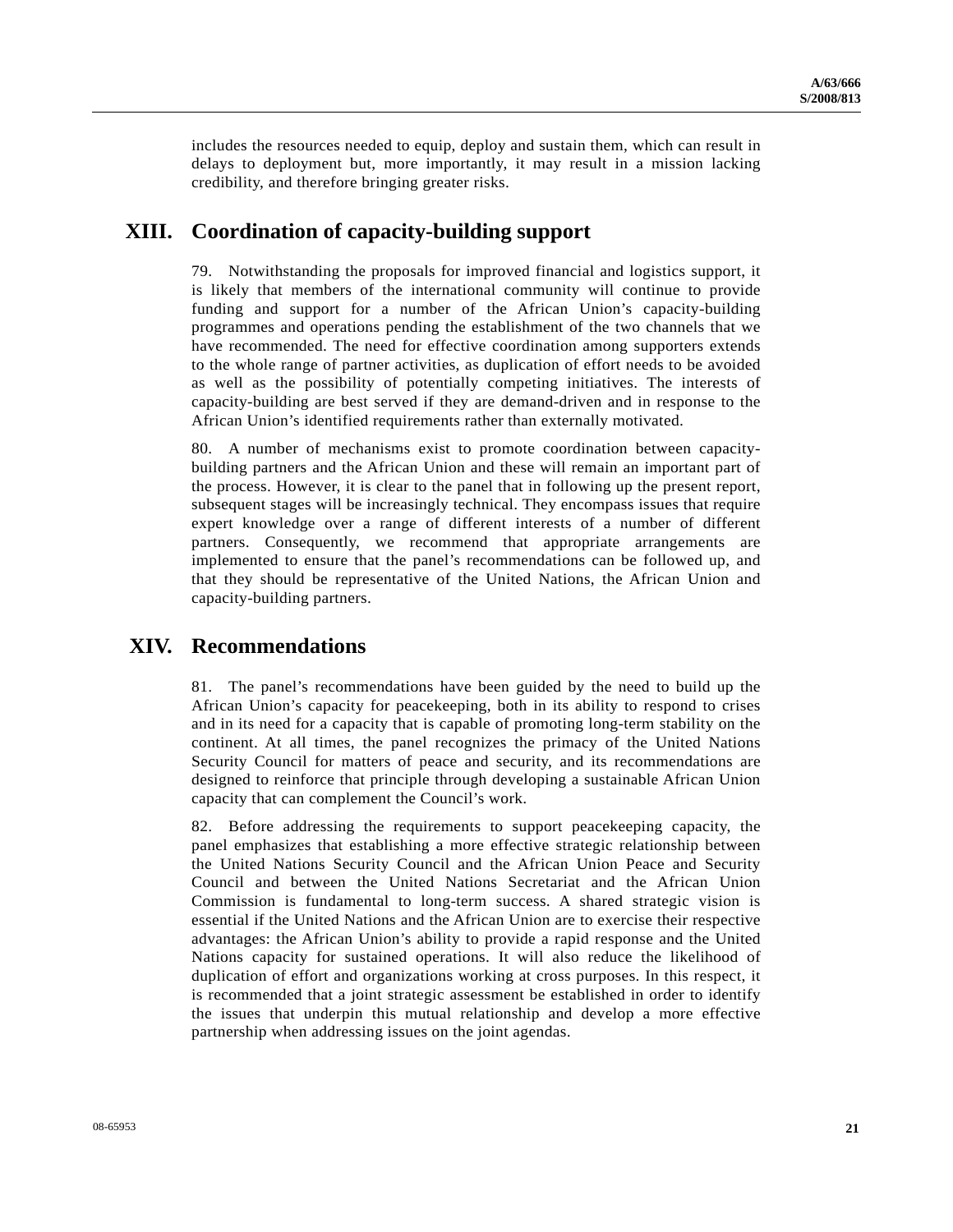83. In addition to the need to define the strategic relationship between the United Nations and the African Union, the panel also places emphasis on the need for a clearly understood relationship between the United Nations Secretariat and the African Union Commission. It is recognized that a good relationship already exists in many areas but these often relate to specific issues. Therefore it is recommended that a more formalized process be established to cover the range of issues of mutual interest. In this respect, it is recommended that the model offered by the United Nations/European Union Steering Committee would be helpful. It is also recommended that the idea of staff exchanges between the respective organizations, which has been floated in the past, be pursued with more vigour, particularly in the financial and logistical areas.

84. Africa has the greatest need for peacekeeping yet faces the biggest challenge in matching its willingness to act with the resources needed to be successful. The panel concluded, therefore, that it makes sense for the international community to establish arrangements to support peacekeeping in Africa without necessarily envisaging a more general regime, or setting precedents for other regions.

85. The engagement of the international community must be seen in the context of current circumstances. There is now a wider range of countries with an interest in Africa and a capacity to contribute to its development and security. In the light of these interests, the panel consulted widely and encourages those Member States, as well as those already engaged, to increase their support for peacekeeping in Africa and contribute to the proposed capacity-building fund. It is also important to encourage Member States from outside Africa to participate in peacekeeping on the continent to complement the development of African peacekeeping capacity and ensure the availability of the most appropriate response.

86. The need to develop institutional capacity commensurate with the demands placed upon the African Union is crucial to the ability to implement the African Peace and Security Architecture. Lack of institutional capacity within the African Union Commission remains a significant constraint to the development of a sustainable continental peacekeeping capability. The panel commends ongoing efforts and encourages the African Union to move forward with identifying and implementing appropriate structures and procedures; capacity-building partners are encouraged to make this a priority for their support.

87. Developing structural and procedural capacity represents only one part of an equation. The other is the need for appropriate training. A good deal of work is in hand in the context of training to support the development of the African Standby Force as a whole but more is required at the level of individual personnel. In this respect, the panel recommends that the African Union should identify its priorities for personnel training, particularly in those areas dealing with financial, logistics and administrative issues.

88. With regard to financing, it is recommended that funding mechanisms to support capacity-building in the African Union should be focused at the continental level, and that the requirements of the subregions and member States should be met through bilateral or multilateral arrangements as at present.

89. It is recommended that two new financial mechanisms be established; the first based on voluntary funding and focused on capacity-building, the second based on United Nations-assessed funding and designed to support specific peacekeeping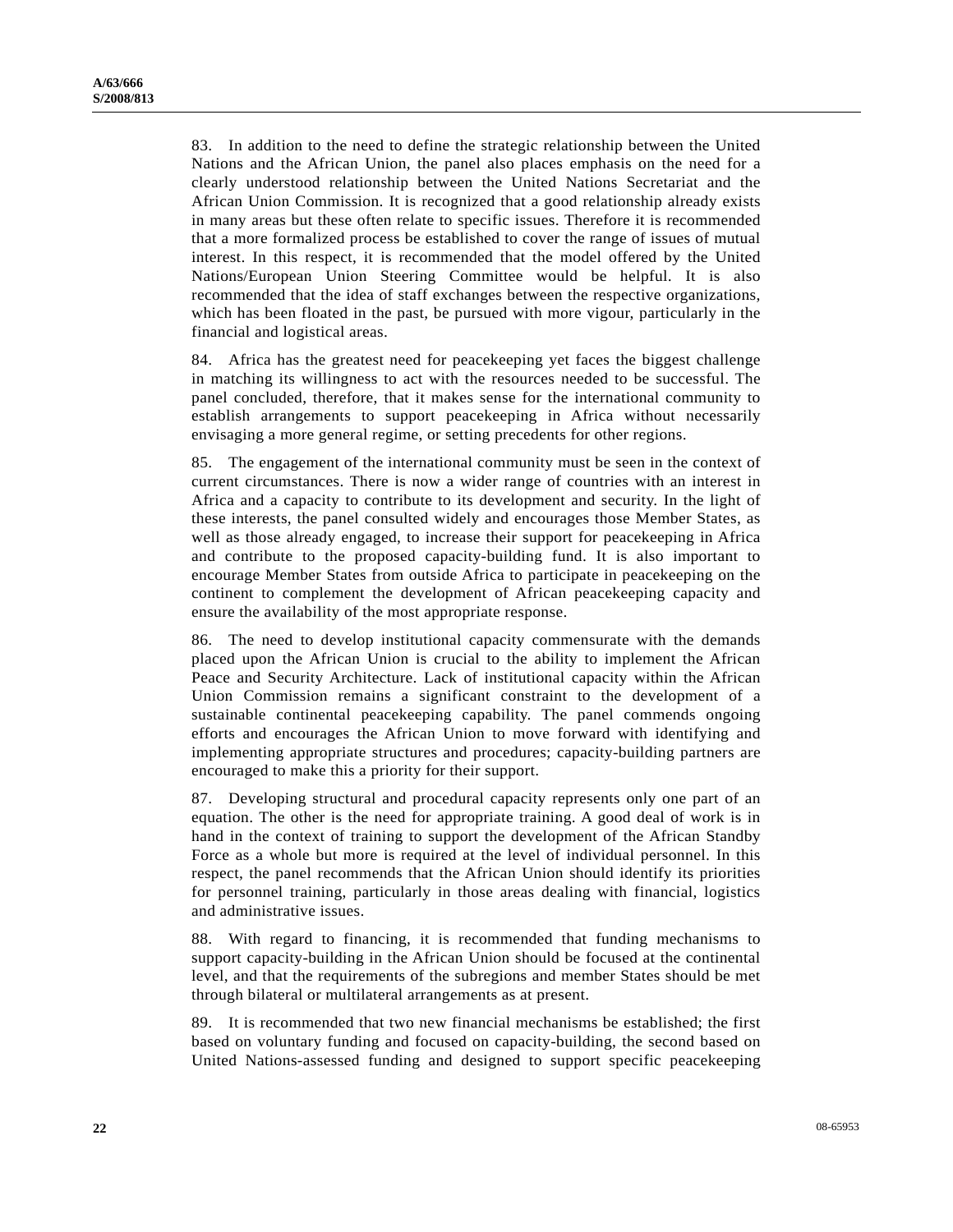operations. The panel emphasizes the importance of African ownership and recommends that the African Union should consider the establishment of its own system for financial contributions for peacekeeping operations through assessed contributions to gradually augment the African Union Peace Fund.

90. The panel recommends the use of United Nations-assessed contributions on a case-by-case basis to support United Nations Security Council-authorized African Union peacekeeping operations for a period up to six months. As indicated previously, initially at least, this support should mainly be provided in kind. This could include troop transport, troop reimbursement, communications and various forms of logistical support. The panel believes such an arrangement could benefit both the United Nations and the African Union, where the African Union, exercising its ability to respond quickly, would be providing an initial response to a longerterm United Nations commitment. This would require an agreement between the African Union and the Security Council for the mission to transition to the United Nations. Such an arrangement should aim to establish an African Union mission to United Nations standards as far as possible and would clearly facilitate the transition process that would ultimately take place.

91. The panel also recommends that the African Union develop a comprehensive plan for long-term capacity-building, to be financed by a multi-donor trust fund. The fund will be governed by a board representing the African Union, the United Nations, and donors. The full administration and implementation of the fund's activities will be transferred from the initial agencies to the African Union at an appropriate stage. The secretariat of the board should be located in Addis Ababa (see paras. 66-69 above).

92. Additionally, the possibility of closer cooperation between private sector development initiatives and peacekeeping should be examined.

93. Regarding logistics, the panel recommends that the African Union consider developing its logistics capacity without necessarily replicating the current United Nations arrangements and explore alternatives such as commercial multifunction contracts, or logistics civil augmentation programmes, in order to avoid the necessity of stockpiling large quantities of equipment and the costs of maintenance.

94. The panel recommends a stronger and more consistent coordination between the African Union and the United Nations that would ensure the appropriate division of labour between the regional authorities and the broader international community.

95. It is the panel's view that all the above recommendations are only an initial phase in a long-term process of developing and supporting African Union capacity. A joint United Nations/African Union team should be established to examine the detailed modalities to support the recommendations made in the report.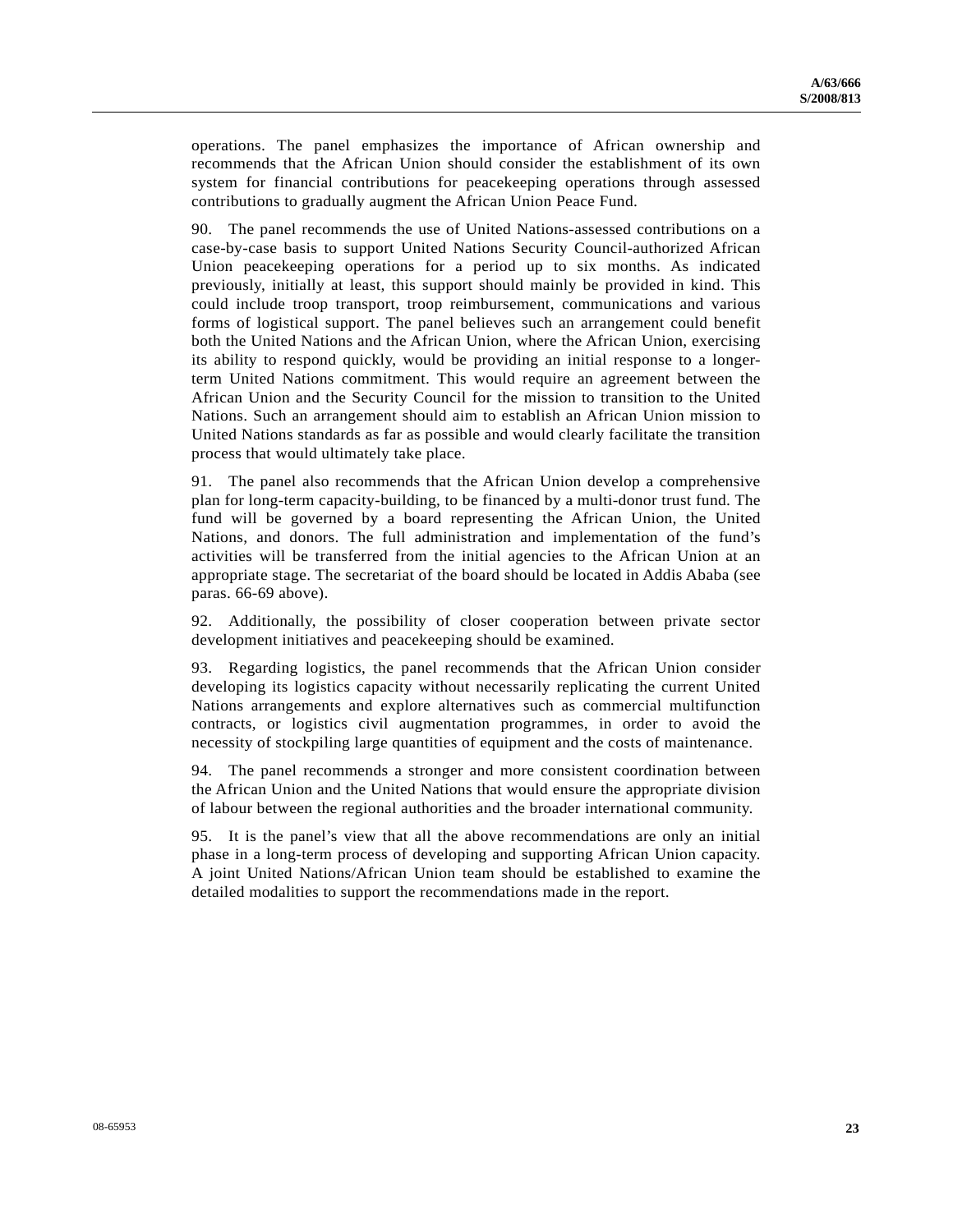# **Annex I**

# **Composition of the panel**

Mr. Romano Prodi (Italy), Chair

Mr. James Dobbins (United States of America)

Mr. Jean-Pierre Halbwachs (Mauritius)

Ms. Monica Juma (Kenya)

Mr. Toshiyuki Niwa (Japan)

Mr. Behrooz Sadry (Islamic Republic of Iran)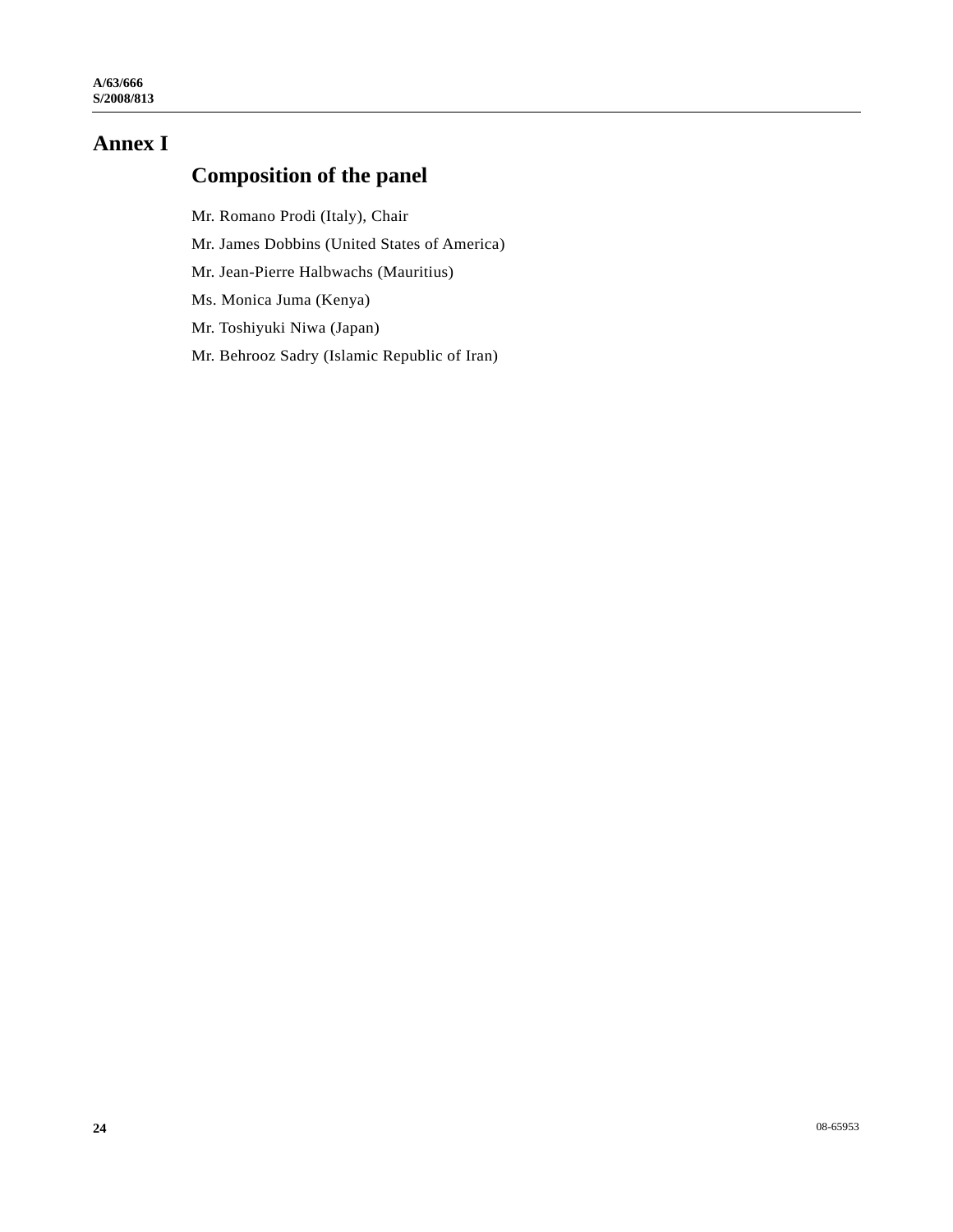### **Annex II**

# **Terms of reference for the African Union-United Nations panel of distinguished persons established pursuant to Security Council resolution 1809 (2008)**

### **Introduction**

1. At its high-level meeting held on 16 April 2008, the Security Council adopted resolution 1809 (2008) by which, among other things, it welcomed the "Secretary-General's proposal to set up within three months an African Union-United Nations panel consisting of distinguished persons to consider in-depth the modalities of how to support such peacekeeping operations, in particular start-up funding, equipment and logistics and to consider in-depth lessons from past and current African Union peacekeeping efforts".

2. In furtherance of Chapter VIII of the Charter of the United Nations, the Security Council's decision was based on paragraph 76 of the Secretary-General's report to the Security Council on the relationship between the United Nations and regional organizations, in particular the African Union, in the maintenance of international peace and security (S/2008/186). It is, however, important to note that while the focus is on the African Union, due consideration should be given to the role of subregional organizations in Africa as the building blocks of African peacekeeping capacity.

3. A significant amount of work has been undertaken by the African Union and its partners, including the United Nations, to ensure support for African Union peace operations. Solutions have tended to be ad hoc and major limitations include the lack of assured and flexible funding arrangements and limited institutional capacity.

### **Objective**

4. Concrete recommendations on how the United Nations and the African Union could explore the possibility of enhancing the predictability, sustainability and flexibility of financing of United Nations-mandated peace operations undertaken by the African Union, with a focus on the expeditious and effective deployment of well-equipped troops and effective mission support arrangements.

#### **Key output: modalities for predictable and sustainable funding (Security Council resolution 1809 (2008), para. 16)**

5. The panel should examine all possible options for the funding of African Union peace operations mandated by the Security Council, and recommend possible mechanisms needed to support them, in particular:

 (a) Reliable sources of funding for African Union peace operations mandated by the United Nations Security Council;

 (b) Funding for developing the African Union's capacity to plan, deploy, manage and sustain peace operations;

 (c) Funding to support the further development of the African Peace and Security Architecture, with the long-term objective to see a sustainable African peacekeeping capacity.